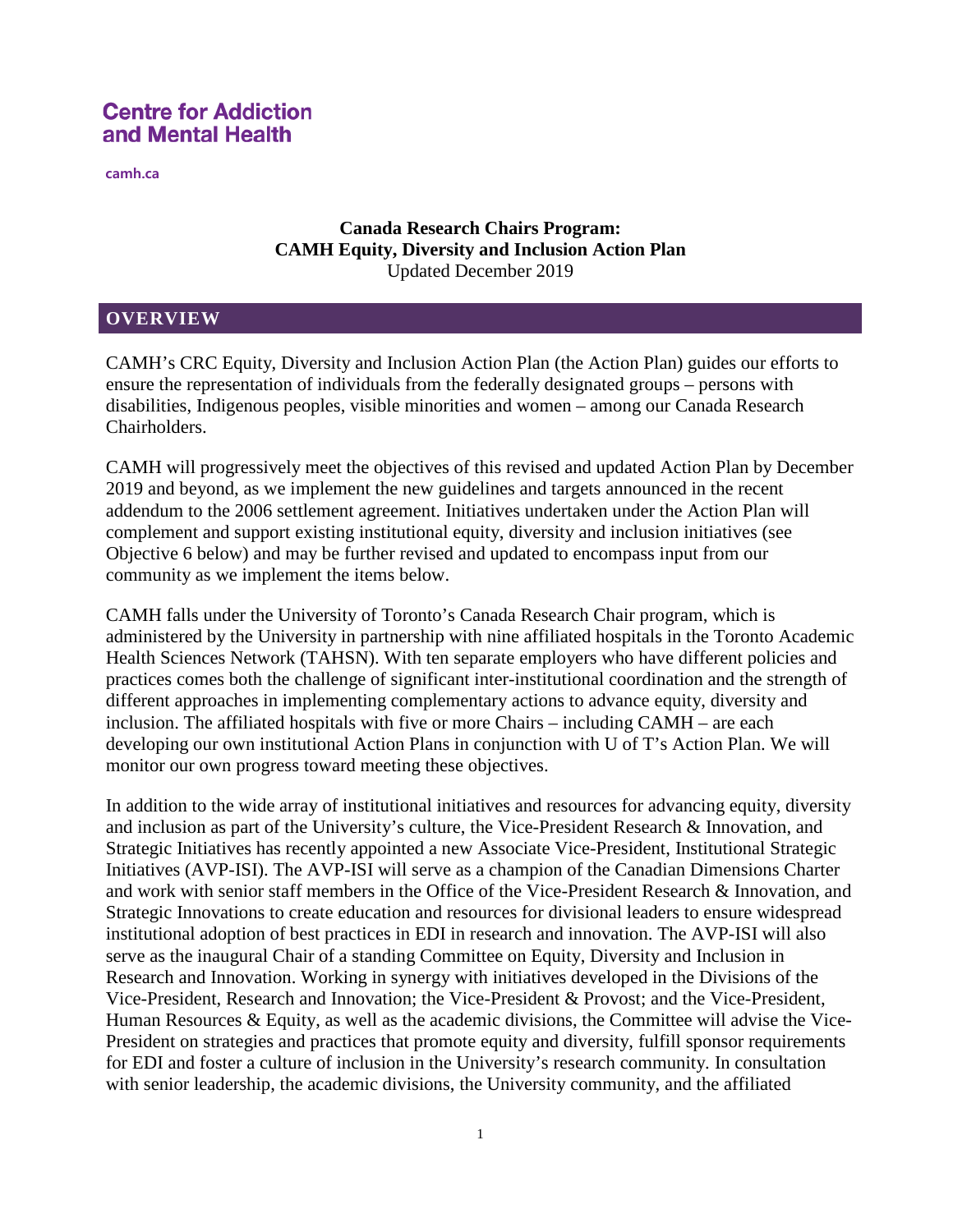#### **camh.ca**

hospitals, the Committee will provide guidance on plans to sustain and expand current EDI initiatives relevant to research and innovation, including—but not limited to—the forty-nine recommendations of the [Equity and Diversity in Research and Innovation Working Group Report.](http://www.research.utoronto.ca/edri/) The Committee has held two meetings to date and is meeting monthly, at least for the first year or so. The membership of the committee includes representation from the hospitals to ensure that there is communication and collaboration with the TASHN members around EDI, including initiatives related to the CRC Program.

The Action Pan has been shared with our community and has been strengthened by their comments, critiques and recommendations. Developed in collaboration with the University and affiliated hospitals, CAMH consulted with its Chairholders, Equity Task Force for Women Scientists, *Shkaabe Makwa,* Human Resources, Manager of Equity and Diversity, and Research Services Office to ensure input from diverse stakeholders, including members of the federally designated groups. Drafts of the Action Plan were circulated to these groups to solicit specific and targeted feedback, and their recommendations have guided CAMH's objectives. CAMH is currently establishing an institutional self-assessment team with representations from the federally designated groups to monitor progress and continue to develop systemic, structural, and sustainable considerations in the management of our Chair allocations.

### **TARGETS**

Targets for the CRC program are set nationally for the federally designated groups. [Full information](http://www.chairs-chaires.gc.ca/program-programme/equity-equite/targets-cibles-eng.aspx)  [on the determination of these targets](http://www.chairs-chaires.gc.ca/program-programme/equity-equite/targets-cibles-eng.aspx) can be found on the CRC website.

The University of Toronto will continue to meet and exceed the following representation targets set by the CRC Program, based on our current count of 263 filled Chairs for U of T campuses and affiliated hospitals:

- **Women: 32% / 85 CRCs**
- **Visible minorities: 15% / 40 CRCs**
- **Persons with Disabilities: 4% / 11 CRCs**
- **Aboriginal Peoples: 1% / 3 CRCs**

[Table of U of T CRCs from the federally designated groups](http://www.research.utoronto.ca/crc/#designatedGroups)

## **1. EQUITY, DIVERSITY AND INCLUSION OBJECTIVES AND MEASUREMENT STRATEGIES**

CAMH is committed to having a workplace that respects diversity, to removing barriers, and to supporting our community members in fulfilling their research and employment goals. This respect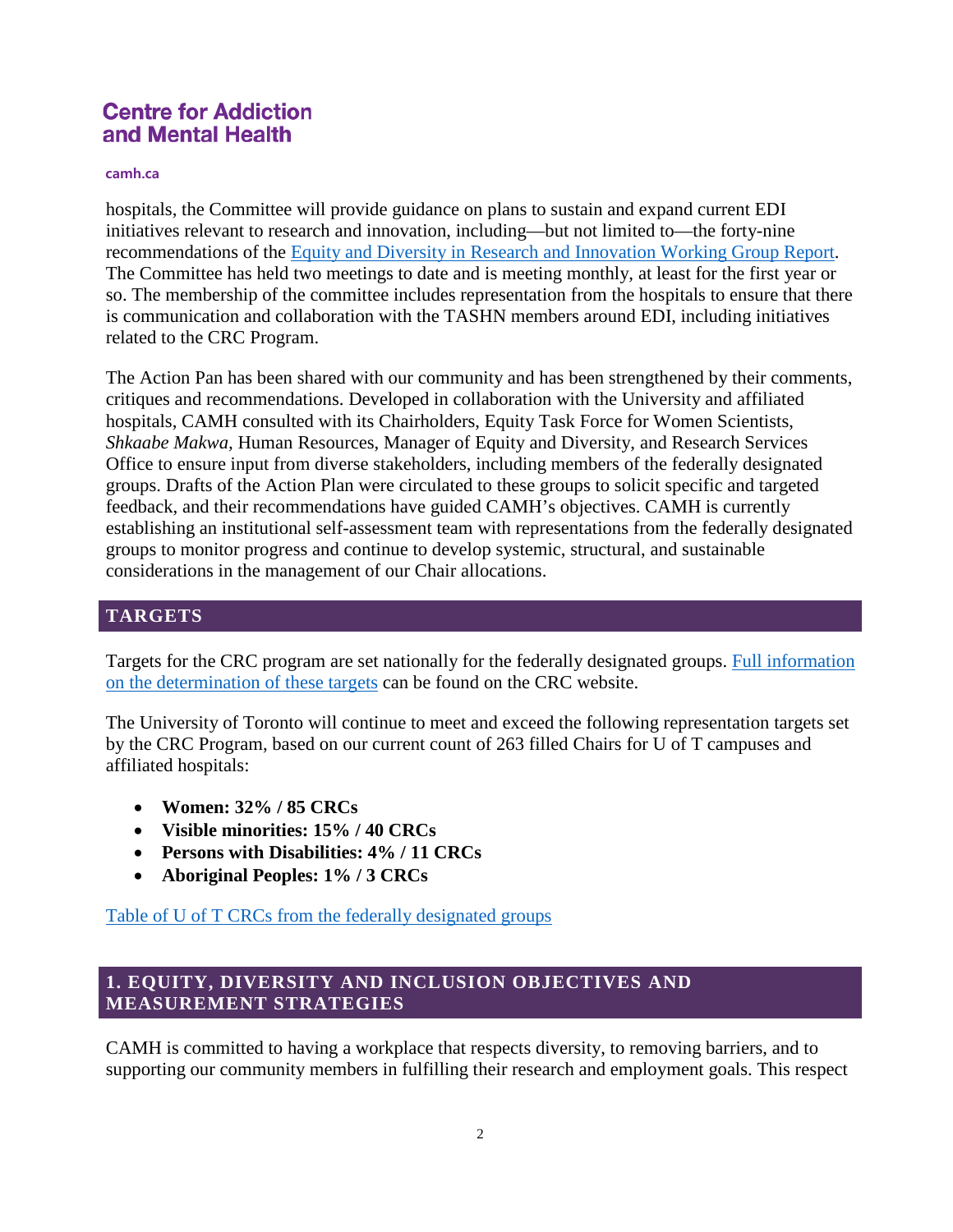#### **camh.ca**

must be demonstrated by our leadership, our client services, our relationship with all stakeholders and our employment practices. For eight years in a row, CAMH has been recognized as one of [Canada's Best Diversity Employers](https://content.eluta.ca/top-employer-centre-for-addiction-and-mental-health) (2018), and is recognized as one of [Canada's Most Admired](https://www.camh.ca/en/camh-news-and-stories/camh-named-one-of-canadas-most-admired-corporate-cultures)  [Corporate Cultures](https://www.camh.ca/en/camh-news-and-stories/camh-named-one-of-canadas-most-admired-corporate-cultures) (2015, 2018) for accomplishments in recruitment and retention, organizational performance, vision and leadership, and for the promotion of a culture that supports organizational and individual involvement in community and social issues.

Through its annual reports, CAMH conducts regular self-assessments towards the goal of equity, diversity and inclusion. Analysis of these reports was included in our employment systems review, comparative review, and environmental scan. Progress indicators are included below.

## **Employment Systems Review (2017/2018)**

CAMH is fully affiliated with U of T, and employs over 3,400 staff, including 170 scientists, of which 7 hold Canada Research Chairs (CRCs). In the Spring of 2019, CAMH was allocated 2 additional CRCs, which are currently in the process of being filled according to the CRCP's [Best](https://www.chairs-chaires.gc.ca/program-programme/equity-equite/best_practices-pratiques_examplaires-eng.aspx)  [Practices Guide for Recruitment, Hiring and Retention.](https://www.chairs-chaires.gc.ca/program-programme/equity-equite/best_practices-pratiques_examplaires-eng.aspx) Although CAMH and U of T have independent recruitment policies, CAMH scientists are cross-appointed with U of T and also follow its policies in relation to CRCs.

CAMH's employment systems review sought to identify the extent to which the institution's current recruitment and nomination practices, policies, procedures, systems and structures are open, transparent and follow the CRCP's recruitment and nomination requirements to fill a Chair allocation; identify barriers that could be having an adverse effect on the recruitment of individuals from the four designated groups; and identify corrective measures to address systematic barriers. As of March 31, 2019, representation of the four designated groups among CAMH employees includes:

- 71.2% percent of employees self-identify as women
- 45.7% of employees self-identify as members of a visible minority
- 1.6% of employees self-identify as Indigenous Peoples
- 3.9% of employees self-identify as persons with a disability

The CAMH Research program also collects equity data independently to monitor EDI among its scientists – at CAMH, scientific appointments are considered separately from employment. As of December 2019, representation of the four designated groups among CAMH's 176 scientists includes:

- 40% percent of scientists self-identify as women
- 26% of scientists self-identify as members of a visible minority
- 0% of scientists self-identify as Indigenous Peoples
- 3% of scientists self-identify as persons with a disability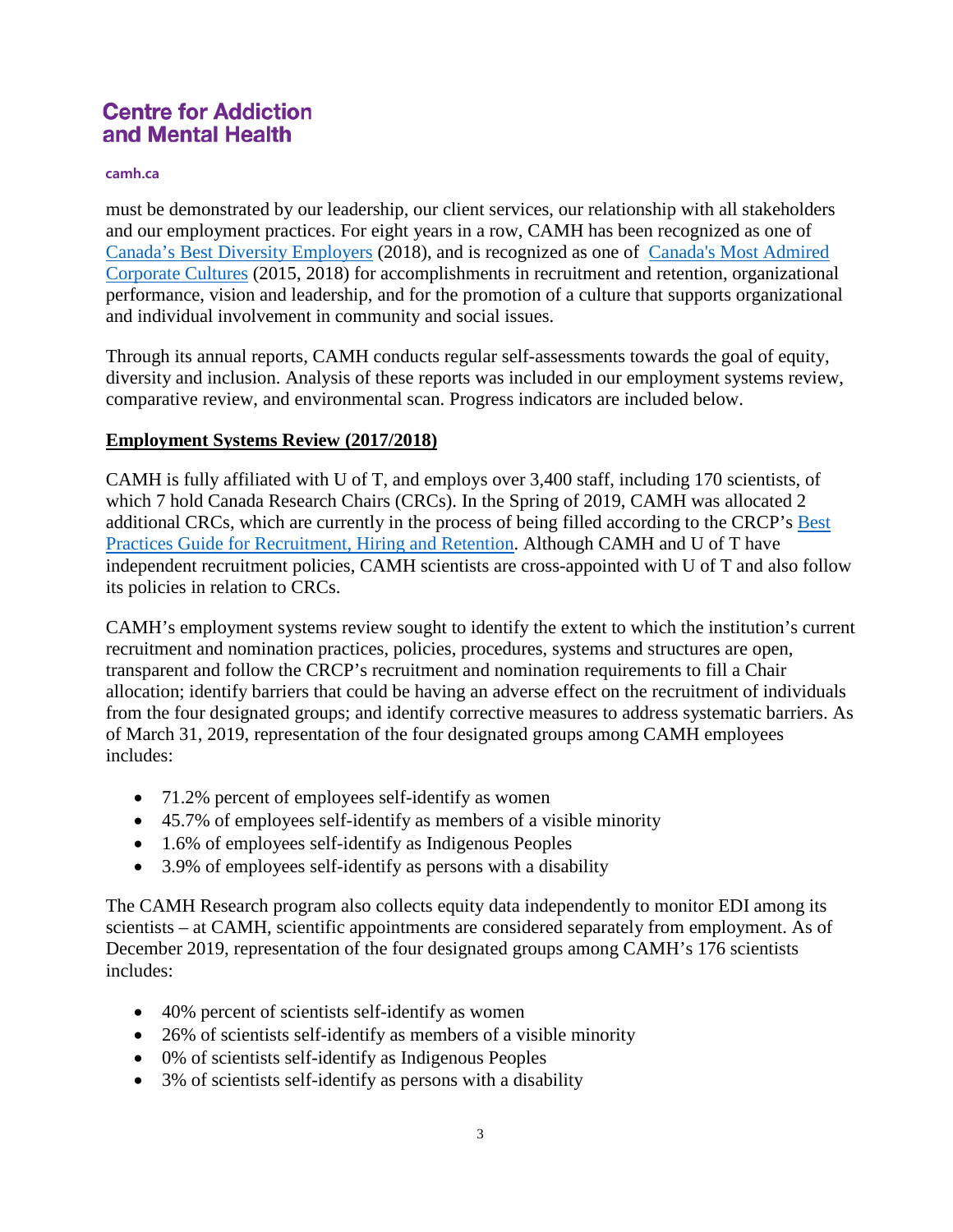#### **camh.ca**

CAMH's *Recruitment and Selection Policy* mandates that CAMH is committed to fair and equitable employment practices that respect the personal worth, dignity and diversity of all applicants. This commitment extends to the recruitment and selection of individuals on the basis of merit and qualifications regardless of gender, race, age, physical or mental ability, gender identity, sexual orientation, religion/faith, family status, language ability, literacy, socio-economic status, immigration/refugee status, or country of origin.

In order to address systemic barriers to participation by under-represented groups, CAMH will continue to implement the following measures:

- An equity statement appears in all postings for employment opportunities at CAMH: "As an employment equity employer CAMH actively seeks Aboriginal peoples, visible minorities, women, people with disabilities, (including people with who have experienced mental health and substance use challenges), and additional diverse identities for our workforce."
- CAMH Research HR has updated its scientific appointment process both for new appointments and renewals – to collect self-identified data to improve our ability to identify barriers and set targets to improve equity, diversity, and inclusion in our research community.

### **Comparative Review (2017-2019)**

*Support for CRCs*: A comparative review conducted in Fall 2017 determined that in the past, commitments beyond a CRC Nominee's base salary had been given unevenly across Chairholders. However, as of January 2017, the CAMH policy governing the CRC process prevents any institutional commitments beyond the Nominee's base salary and in-kind commitments associated with central services (e.g. maintenance, operations, research office, HR, finance, etc.). In May 2019, the CAMH CRC Policy was updated and maintains that no CRCs will include CAMH commitments beyond the CRC Holder's base salary to ensure that individuals from equity-seeking groups are not disadvantaged in negotiations related to the level of institutional support provided to them. In-kind commitments associated with central services (e.g. maintenance, operations, research office, HR, finance etc.) will be provided to all CRCs. Any stipends that exist at the time of the application will not be included in the CRC application as a commitment.

*Strategic Funding Support*: Because CAMH seeks to create a more equitable environment for our research community as a whole, our comparative review of strategic funding support was not restricted to Chairholders, and included all scientists from across our research programs and clinical research divisions. Our comparative review conducted in Fall 2018 examined the levels of strategic funding support received by male and female scientists at CAMH, including Chairholders. Data compared over a five-year period (2013-2018) demonstrated that strategic research support disproportionately favoured male scientists, with the discrepancy being larger in non-competitive funds awarded (i.e. awarded without a competitive application process) than competitive funds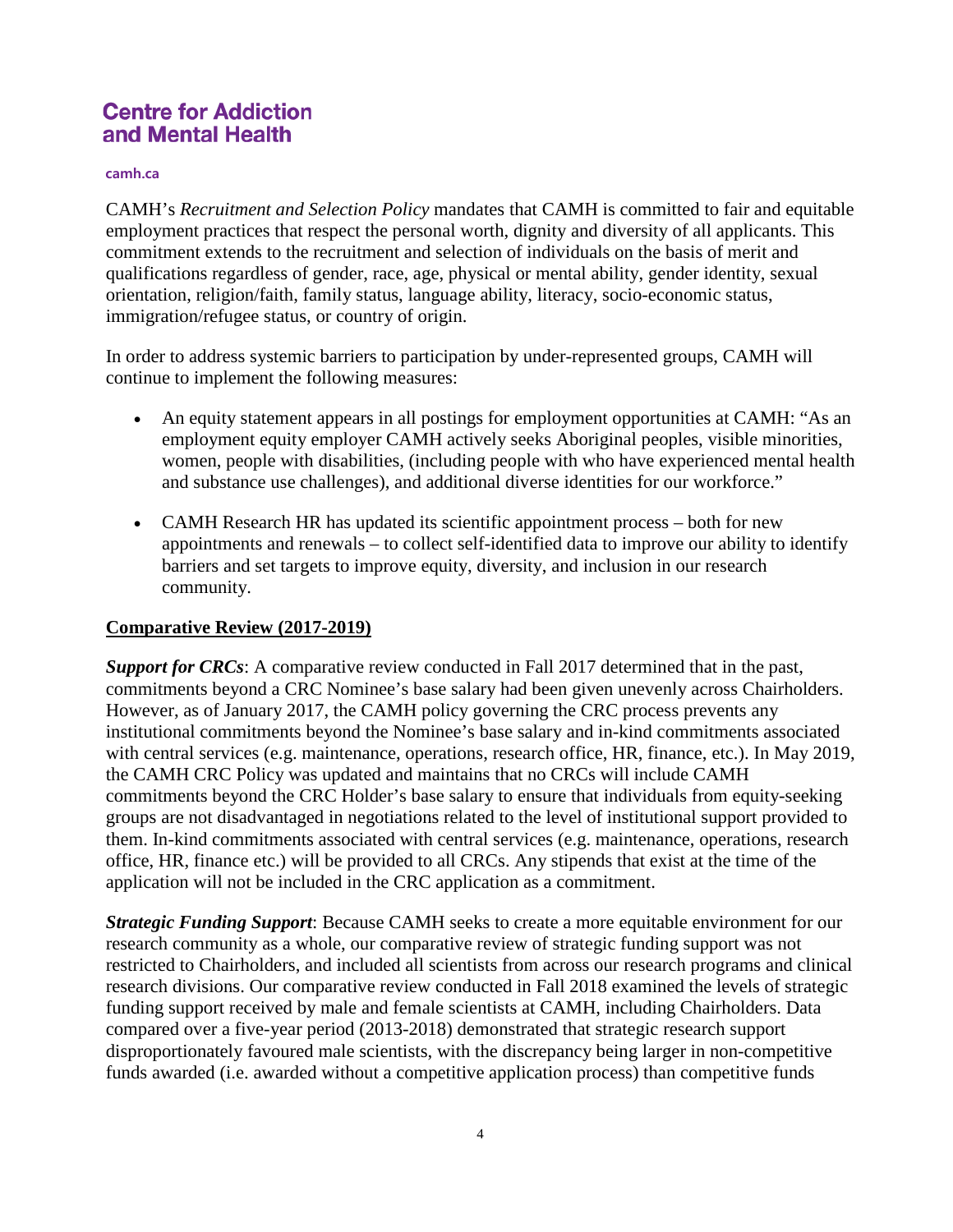#### **camh.ca**

awarded (i.e. funds awarded via peer review).

### **Environmental Scan (2017-2019)**

The environmental scan – initially completed in Fall 2017 and augmented with updated information between Winter 2018 and Fall 2019 – included a survey of current Chairholders, a review of policies and resources that promote EDI across CAMH, and a review of CRC-specific policies.

### *Environmental Scan of Current CAMH Chairholders (Summer 2019)*

A survey of current Chairholders conducted in Summer 2019 sought to assess their experiences at CAMH related to EDI issues and identify strengths and weaknesses in CAMH's EDI practices. The survey had an 86% response rate. The aggregated and anonymous results are summarized below, but as a whole they reveal that while our CRCs are generally satisfied with the level of support they receive at CAMH, there are identifiable gaps in transparency and a need for measurable EDI outcomes. A copy of the survey is appended to this Action Plan (see Appendix A).

- 83% of respondents indicate that they have not experienced barriers in the level of institutional support they've received in their research role at CAMH.
- Compared to colleagues in similar positions or at similar career stages, 83% of respondents felt they have received equal opportunities for promotions and other opportunities at CAMH, such as strategic funding, leadership roles, committee membership, etc. However, other respondents noted that despite a supportive environment, decisions surrounding the distribution and availability of opportunities and resources lack transparency.
- Responses were mixed related to the availability of mentors who have helped Chairholders achieve their career goals, and whether mentorship is an important aspect of their retention. Half of respondents reported having a mentor or noted that colleagues are helpful in fulfilling this type of role. For others, mentorship was less relevant or not part of their experience. While it was noted that there exist mentorship initiatives at the organizational level, respondents report that these are less apparent within CAMH Research.
- 67% of respondents describe CAMH Research's climate as collegial and supportive, with some describing the climate as excellent and outstanding. However, a third of respondents noted that the collegiality at CAMH varies. While it may be strong on an individual level, a lack of transparency in decision-making erodes the overall climate.
- Respondents were asked to comment on the strengths and weaknesses they have experienced and/or observed within CAMH Research in terms of its commitments to EDI. 67% of respondents note that CAMH as an organization is clearly committed to EDI, and the principles of CAMH Research are consistent with this, with a particular interest in supporting female scientists. However, other respondents note that EDI issues do not appear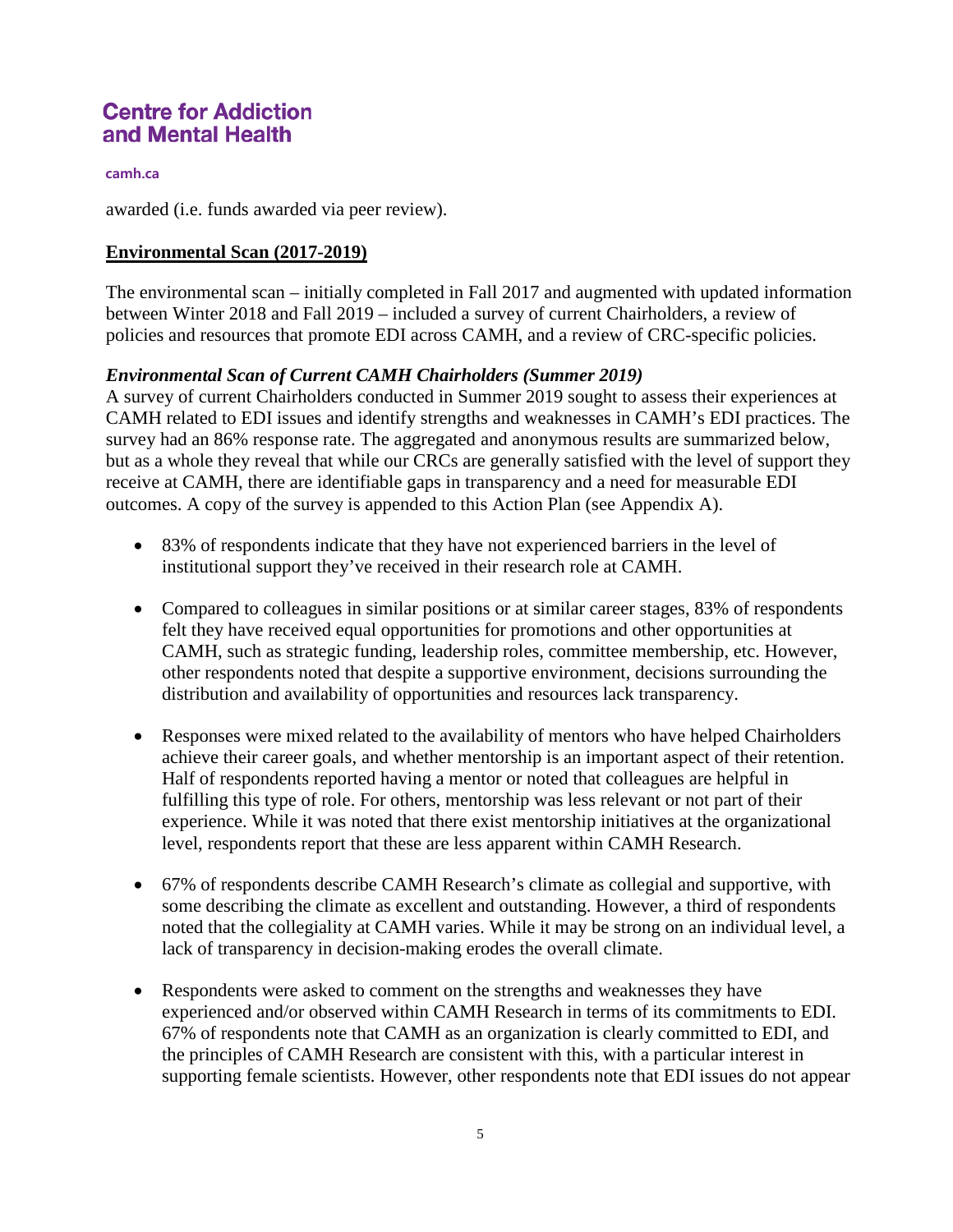**camh.ca**

to have been a priority here (compared to other organizations), and this is reflected in hiring practices and lack of diversity in research leadership.

• Respondents were asked to provide additional feedback related to their experiences as a CRC or more broadly as a CAMH researcher that may be impacted by the organization's EDI practices. Providing support for researchers with childcare needs was noted as an equity issue affecting the general scientific community, including CAMH. Other respondents emphasized the need for clear and deliberate EDI practices at CAMH, noting that attention is finally being brought to this area.

## *Environmental Scan of CAMH Initiatives, Resources, and Policies*:

CAMH is an employer which since its inception has founded itself upon the core principle of diversity and inclusion, and continues to be committed to building diversity principles into our daily responsibilities. We have built our reputation on providing a workplace and services that are respectful, inclusive and safe. An environmental scan conducted between Fall 2017-2019 identified the following relevant CAMH initiatives, resources, and policies.

- CAMH has an inclusivity statement on all job advertisements. Our recruitment team and managers have been trained on bias-free interviewing techniques and are provided with a template for the hiring process.
- CAMH participates in and promotes events and initiatives through the year such as our Aboriginal Caucus, Black History Month, Disability Awareness Week, International Women's Day, International Awareness Day for Violence Against Women, National Aboriginal Day, and LGBTQ2S PRIDE, amongst others.
- CAMH has a Spiritual Care Team that supports clients and staff, hosting every major religious holiday: Rosh Hashannah/Yom Kippur, Passover, Purim, Ramadan, Eid ul fitr, Eid ul Adha, Hindu/Sikh, Diwali, Christmas, Good Friday, and Easter.
- CAMH has an AODA working group working with our Redevelopment Team as we plan a multiyear redevelopment of our Queen Street campus to ensure that all aspects of our Redevelopment are accessible and will meet or exceed the new built environment requirements. Our Redevelopment Team, in conjunction with the Manager of Diversity and Equity have done extensive research on what criteria will be included to ensure our new buildings are accessible. We anticipate the construction to be completed in 2021. This phase continues CAMH's goal of breaking down the stigma of mental illness and addictions by continuing to integrate the hospital into the community.
- CAMH has a dedicated Manager of Diversity and Equity that is responsible for AODA, Employment Equity and Human Rights issues.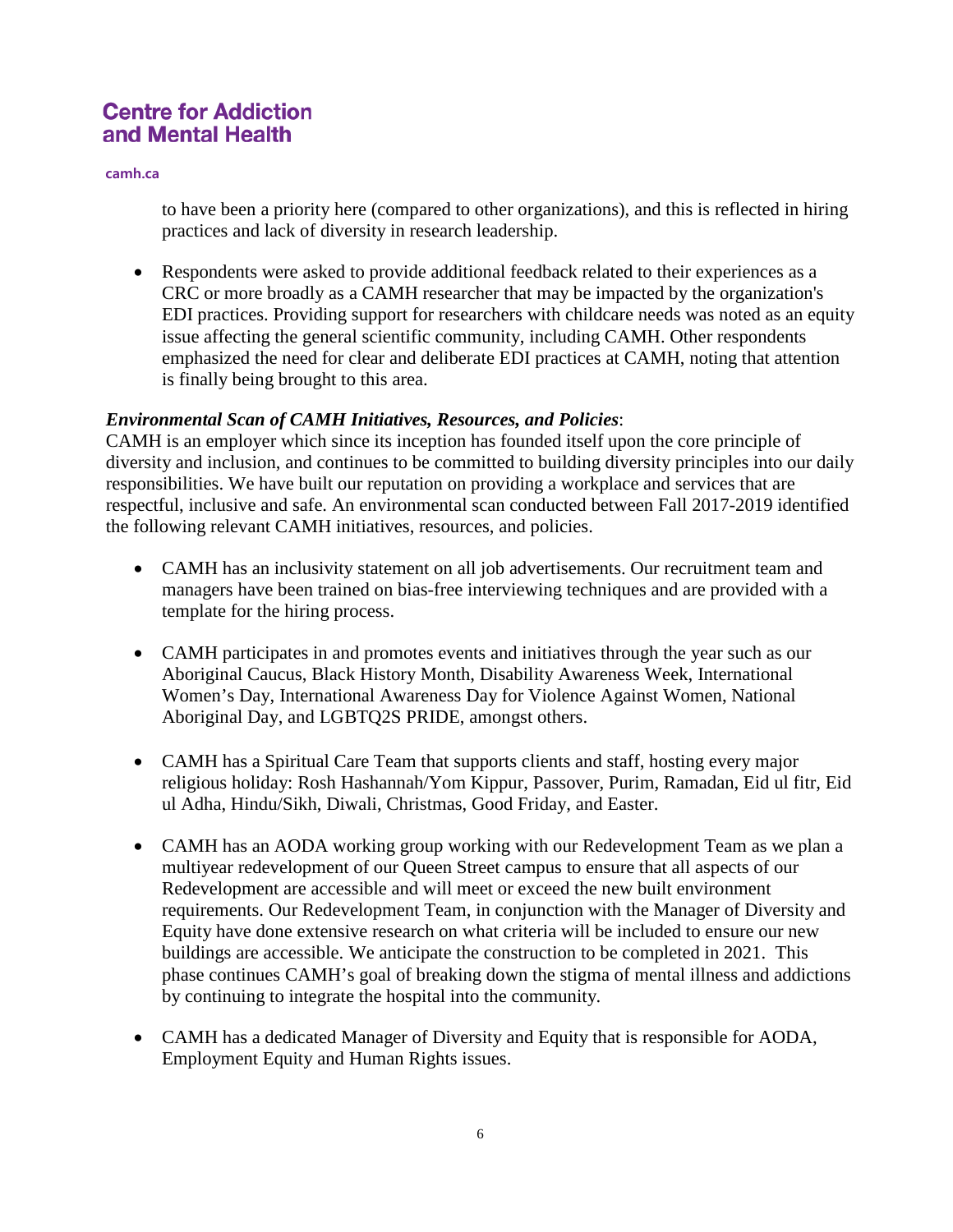#### **camh.ca**

- A Workplace Violence Prevention Program that embeds a culture of health and safety at CAMH, which includes mandatory 3-day competency training for all supervisors.
- CAMH offers specific accessibility resources, including customer service guides, accessibility plans, reports, and training.
- CAMH requires all staff to complete mandatory AODA/Human Rights training, and offers training in Respect & Civility, Anti-Oppression and Anti-Black Racism
- CAMH makes best efforts to assign administrative duties, such as committee work, on an equitable basis, keeping in mind that faculty members from equity-seeking groups can face a disproportionate burden on their time. As part of unconscious bias training, Chairs and other senior administrations are made aware of these issues, and are able to better support the promotion of equity within their research programs and divisions.
- CAMH's Health Equity Office was established in March 2011. Since then, CAMH has worked on different initiatives, both in collaboration with others and internally, in the pursuit of health equity. CAMH plans and implements equity-based initiatives in keeping with the priorities of the Ministry of Health and Long Term Care (MOHLTC) and Toronto Central Local Health Integration Network (TC LHIN). These include, but are not limited to: a continuous effort to reduce disparities in mental illness and treatment through advocacy, data collection, policy-related activities, research and training programs. These programs aim to consider the causes of health inequities and disparities, and specifically the social determinants of health. These programs pay particular attention to obstacles associated with socio-economic, race, immigration, education and gender status – with the goal of promoting equal opportunities for all and distributing resources to reduce disparities and avoidable inequities. Highlights of the Health Equity Office's work include:
	- o Producing CAMH's first health equity report on access and outcomes of services for ethnic/racial groups.
	- o Offering a University of Toronto-accredited Certificate Program in Diversity and Health Equity.
	- o The Refugee Mental Health online course is the recipient of the 2014 University of Toronto Fred Falls Award in Distance Education. This course was developed with funding from CIC and is available in English and French. Since 2012, 2000 Ontario health and social service providers have completed this course.
	- o The Health Equity Office has been funded by the MHCC to, in partnership with the Wellesley Institute, undertake the fullest assessment of the rates of mental health problems, barriers and facilitators of care and promising practices in Canada.
	- o In partnership with St Michael's Hospital, Mount Sinai Hospital and Toronto Public Health, the Health Equity Office has developed and pilot-tested the sociodemographic data collection tool which is now mandated for use by the TC LHIN.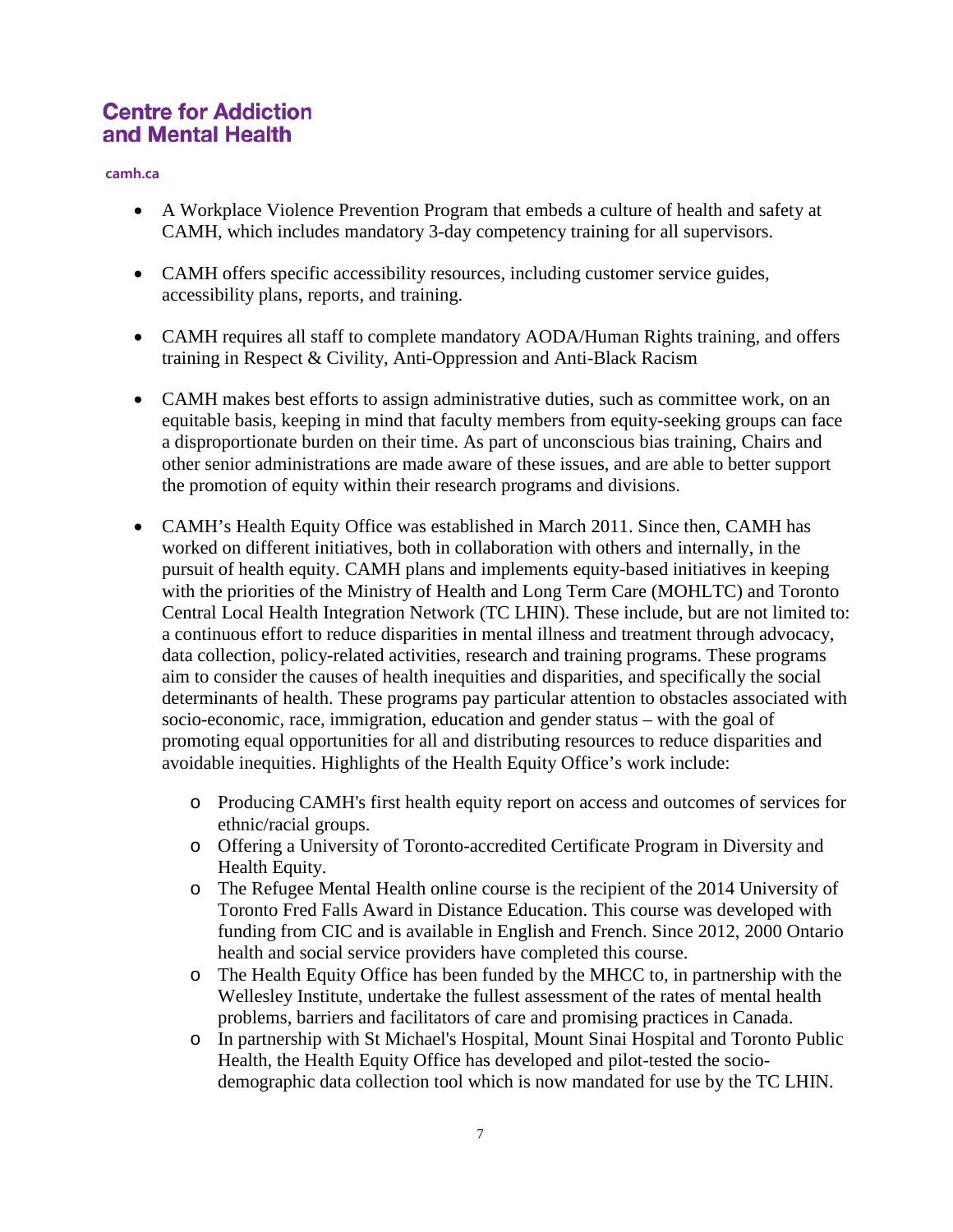**camh.ca**

o Together with the MOHLTC, the Health Equity Office co-leads a HEAI Community Interests and supports the implementation of the HEIA strategy.

## *Policies*:

- *AR 1.18 – Canada Research Chair Policy*: To outline transparently CAMH's internal process to recruit, retain, and review potential Nominees, and to renew or advance existing CRC Holders.
- *AHR 3.1.3 Recruitment and Selection Policy*: to ensure fair, equitable and unbiased recruitment and selection practices that are transparent to stakeholders; to ensure recruitment and selection processes and documentation are standardized, consistent, and bias free; to increase diversity representation of employees to reflect the diversity of the community; to comply with the Ontario Human Rights Code, the Employment Standards Act, and Federal Employment Equity standards.
- *AHR 3.6.5 – Respectful and Inclusive Workplace Policy*: Everyone at CAMH plays a part in creating and maintaining a civil, respectful, professional and collaborative workplace, free from discrimination, harassment, bullying, and violence in any form. This policy reflects these values and our commitment to maintaining and promoting a workplace that is welcoming and inclusive. Discrimination and harassment on the grounds of race, ancestry, place of origin, colour, ethnic origin, citizenship, creed, age, sex, sexual orientation, gender identity, gender expression, record of offences, marital status, family status and/or disability, and all forms of bullying and violence, will not be tolerated at CAMH.CAMH will take necessary and appropriate action to prevent harassment, discrimination and bullying from occurring in the workplace, and to address it should it occur. CAMH will investigate and deal with all complaints or reported incidents of workplace bullying, harassment or discrimination in a fair, respectful and timely manner. CAMH will ensure that there is an accessible process for reporting concerns, and for the timely investigation and resolution of reports of harassment, discrimination or bullying, including the determination of appropriate consequences for breach of this policy.
- *AHR 3.13.26 Workplace Violence and Prevention Program:* CAMH is committed to providing a working environment free of violence by ensuring that all personnel are familiar with the definitions of workplace violence, domestic violence/personal relationship violence in relation to the roles and responsibilities for prevention, response, and preventative measure(s). This policy sets out procedures for preventing, reporting and resolving incidents of workplace violence.
- *AHR 3.6.15 Accessibility Policy*: This policy is designed to ensure that all members of the CAMH community are aware of the benefits of achieving accessibility for people with disabilities, and know the rights and responsibilities of employees, volunteers, physicians,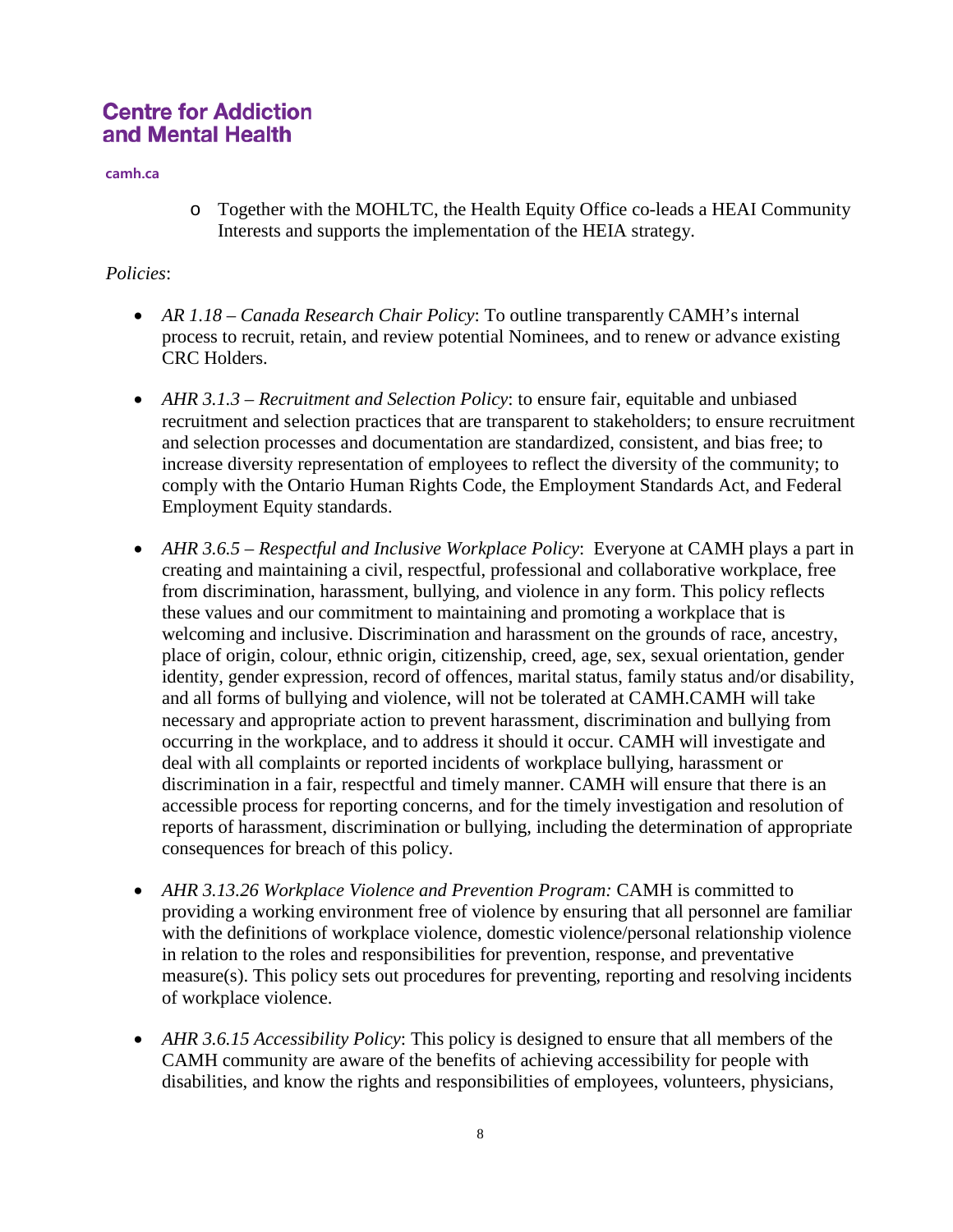**camh.ca**

students, clients/patients and visitors with regard to accessibility and client/patient service. It also establishes accessibility standards for Customer Service at CAMH in accordance with relevant legislative requirements.

• *PC 2.1.4 Aboriginal Traditional Ceremonies:* This policy establishes the rights of Indigenous clients/patients and their families to exercise their faith preferences related to the conduct of ceremonies within the hospital and the requirement to ensure the safety of all CAMH personnel, visitors and clients/patients involved.

### **Progress Indicators and Timelines**:

Our Action Plan is informed by these reviews and scans, as well as by other EDI objectives detailed below. The Action Plan acknowledges the multiple identities of our research community members, including CRCs, and adopts an intersectional approach to addressing equity, diversity and inclusion. The Action Plan objectives aim to address the biases, as well as the unique experiences of individuals, based on race, gender, disability, and indigeneity.

Progress to date includes:

- The CAMH Research Services Office (CAMH RSO) created a Research Portal to improve our scientific community's access to administrative resources available to them. Among other uses, the Portal makes grants and awards announcements accessible to all scientists, staff, and trainees through a new online funding opportunities database that directly publicizes opportunities, and includes application tools and templates. This resource ensures that funding, award, and training opportunities are communicated transparently to CAMH's broad research community (completed in 2017, updated regularly).
- Application guidelines for internal funding programs have been updated to encourage applications from women and members of equity-seeking groups (from 2018 onward).
- CAMH RSO will provide faculty and staff members with resources on best practices to promote equity, diversity and inclusion in internal selection processes for strategic funding, including mandatory unconscious bias training (from 2019 onward).
- The CAMH RSO updated its scientific appointment process to collect self-identified EDI data from all CAMH researchers in order to better assess its gaps, barriers, and targets (Winter 2019, ongoing)
- CAMH CRC Policy has been updated and maintains that no CRCs will include CAMH commitments beyond the Chairholder's base salary to ensure that individuals from the FDG and other equity-seeking groups are not disadvantaged in negotiations related to the level of institutional support provided to them. As a monitoring strategy, CAMH will evaluate its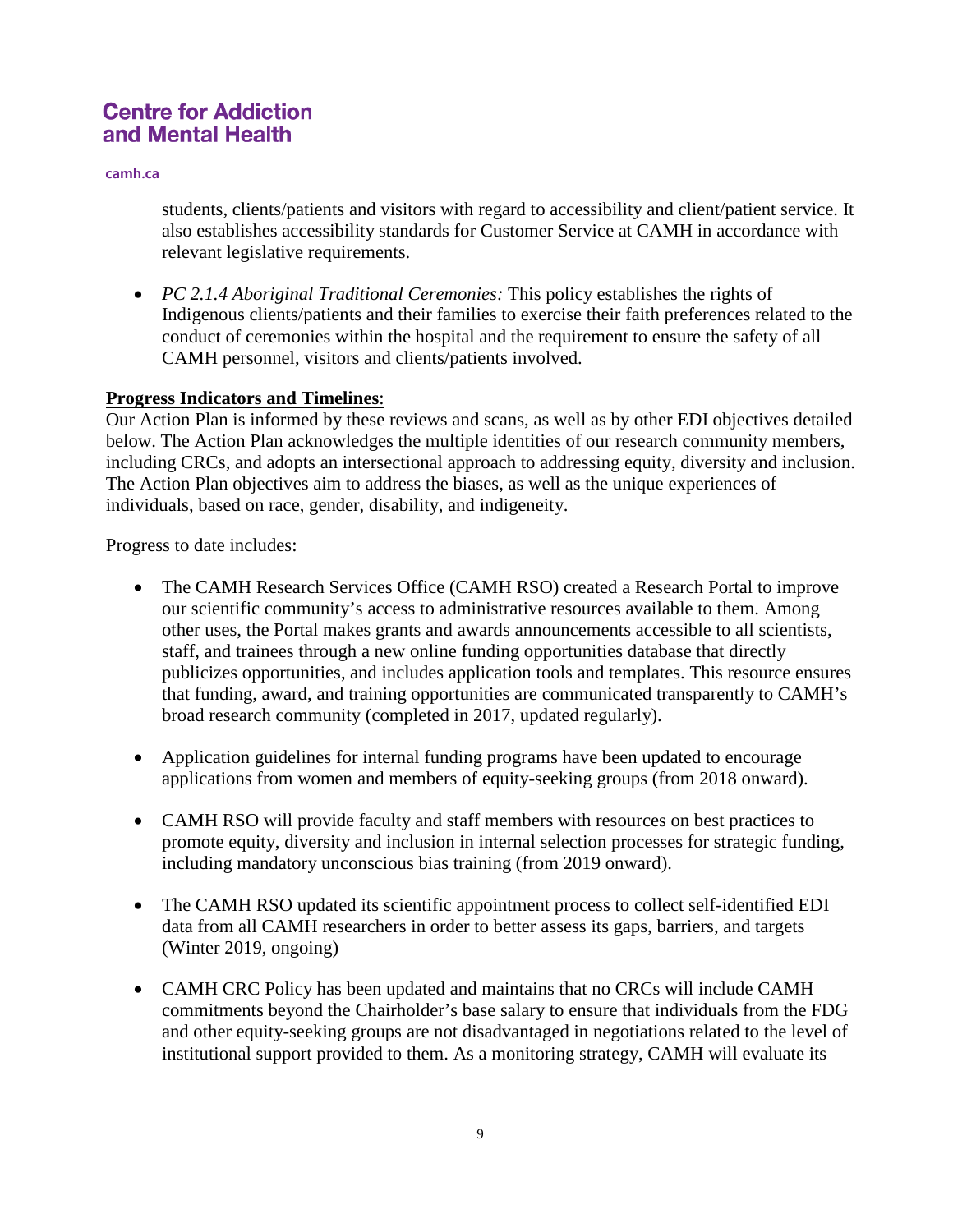**camh.ca**

annual financial reports to ensure that institutional support for Chairholders remains equitable for all new Chairs moving forward (completed May 2019, ongoing monitoring).

- As a result of the comparative review conducted in Fall 2018 which revealed disparities in the levels of research support secured by male and female scientists, an Equity Task Force for Women Scientists (ETFWS) was established in Winter 2019 to address equity issues faced by female researchers at CAMH. The priorities of the ETFWS are to assess equity issues faced by women scientists at CAMH through data collection and analysis, and to use this information to establish new workplace policies and guidelines promoting equity and transparency in hiring, promotion, internal support, mentorship, etc. (established 2019, ongoing).
- Creation of a CAMH Research Chair in First Nations, Inuit and Métis Mental Health and Addiction: The Research Chair in First Nations, Inuit and Métis Mental Health and Addiction will examine the intersection of traditional Indigenous healing practices when combined with modern mental health and addiction medicine for well-being and recovery. The goals of the Research Chair at CAMH will clearly position the organization on the leading edge of innovation, support the development of a culturally relevant, client-centered, mental health care system and contribute to new data and new findings for innovative teaching, learning and publications. The issues explored in this field of research are emerging as a field of study in mental health care for First Nations, Inuit and Métis peoples as culture is being realized as a force for resiliency. CAMH now has the capacity to lead change for better First Nations, Inuit and Métis client care through *Shkaabe Makwa* across a continuum of care and systems design. The Research Chair will contribute to a body of evolving research, find new evidence to support the design of culturally relevant client care and services for First Nations, Inuit and Métis, support the development of new assessment tools, provide research results that will help improve the quality of delivery of services, and offer new data that impact the field of teaching in order to contribute to a better healthcare system for Indigenous peoples in Canada. The Charter submission was completed in Spring 2018 for the CAMH Foundation and awaits funding.

## **OBJECTIVE 1: ENSURE ALL FACULTY AND STAFF MEMBERS INVOLVED WITH A CRC NOMINATION COMPLETE UNCONCIOUS BIAS TRAINING**

All administrative staff and research community members involved in the CRC nomination process are required, at minimum, to complete the [online module](http://www.chairs-chaires.gc.ca/program-programme/equity-equite/bias/module-eng.aspx?pedisable=false) provided by the national CRC Secretariat. Additionally, all members of the CAMH CRC Selection Committee are provided with instructions and resources on assessing productivity to ensure that career leaves do not disadvantage applicants applying for Chair positions. Both the CAMH administrative processes (see Objective 2) and U of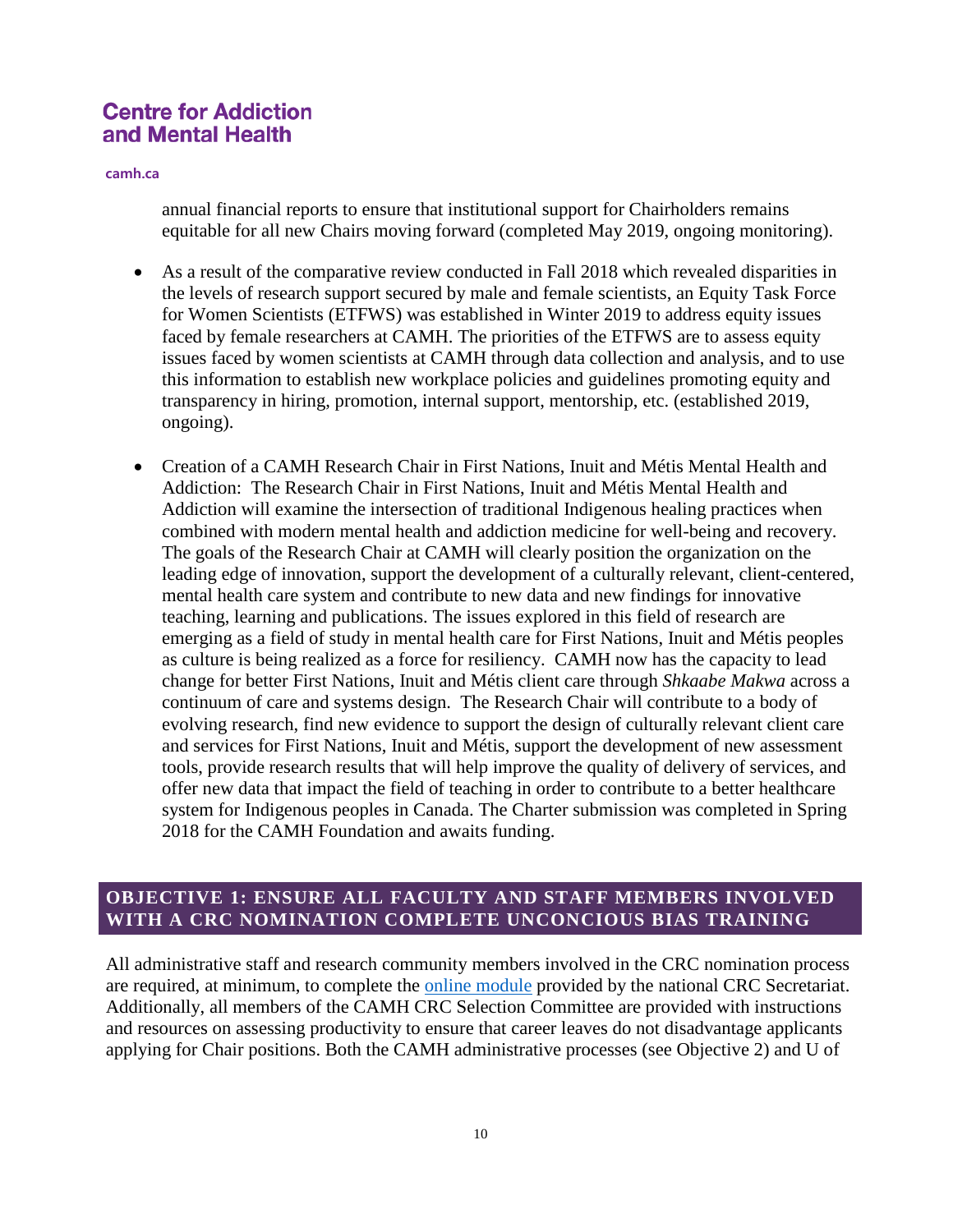#### **camh.ca**

T online nomination guide (see Objective 3) have been updated to communicate this requirement and to facilitate confirmation of the completion of unconscious bias training.

The CAMH RSO will work to ensure that a broad pool of candidates is nominated by encouraging program areas to adopt a systematic and data-driven approach to identify excellent candidates; will circulated opportunities for CRC positions widely, with emphasis on reaching equity-seeking groups; will provide support in the preparation of nominations, with a focus on EDI; and will work with a network of equity champions to nominate women and members of other equity-seeking groups.

### **Progress Indicators and Timelines:**

- Completion of the University of Michigan's certificate in "Leading for Equity, Diversity, and Inclusion in Higher Education" by the Manager, Research Grants & Pre-Awards to reinforce administrative expertise in EDI matters and demonstrate meaningful buy-in from management (December-January 2019).
- Completion of unconscious bias training by CRC renewal committee members (February 2019).
- All staff in the CAMH RSO are encouraged to complete unconscious bias training. To date, 75% of staff members have undertaken this training, including 100% of staff directly involved with CRC administration at CAMH (February 2019 and ongoing).
- Recruitment of the newly implemented CAMH CRC Selection Committee, which includes diverse representation from CAMH's research and clinical programs, representation from the FDG, and equity champions, 100% of whom completed mandatory unconscious bias training (Fall 2019).

## **OBJECTIVE 2: COMPLETE A REVIEW OF CAMH ADMINISTRATIVE PROCESSES FOR CRCS**

Formal administrative process checkpoints at various stages of recruitment create opportunities to assess equity and diversity efforts and to adjust strategies as needed. CAMH's processes for CRC nominations have been reviewed through a collaborative effort by CAMH Research executive leadership, the CAMH RSO, HR, and the Manager of Equity and Diversity, in consultation with U of T and affiliated hospitals. The review consisted of self-assessment, the identification of areas for clarification and improvement and the evaluation of processes through the lens of EDI. Our approach included an analysis of the administrative processes, mapping out the steps for nominations and identifying the key responsibilities within administrative portfolios.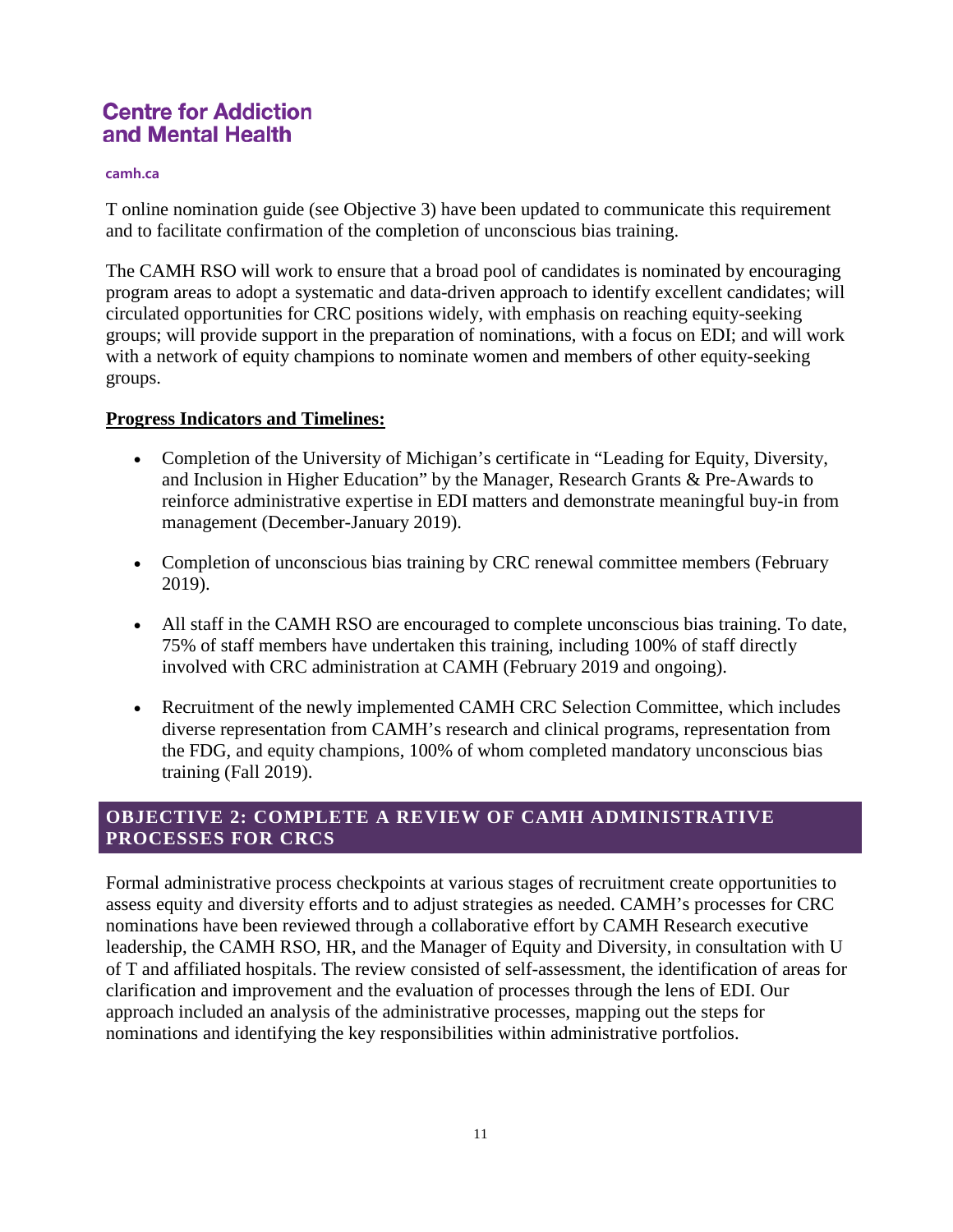#### **camh.ca**

Our initial review began in early 2018, shortly after the public posting of our EDI Action Plan, and was revisited following the release of the CRC Program's updated nomination requirements in September 2018.

The findings of this review were used to develop new strategies and processes for the recruitment and nomination of Chairholders, including revising CAMH's CRC policy. The new policy was approved by the Research Executive Committee in May 2019 to guide all administrative processes related to CRCs at CAMH, in accordance with all EDI program requirements. In the spirit of accountability and transparency, this policy is available to all members of the CAMH research community as a complement to the Action Plan.

We will continue to conduct reviews of these processes on an annual basis, particularly as we adapt our internal nomination processes to reflect new and emerging CRC Program requirements and internal recommendations from our own and the broader U of T communities.

#### **Progress Indicators and Timelines:**

- Completion of the administrative review (initial review: spring 2018; updated review based on new CRC requirements: September 2018)
- The development of a new CAMH CRC policy (Fall 2018/Winter 2019)
- Approval of the new CAMH CRC policy (Spring 2019)
- Ongoing reviews of these processes (spring 2020, following the release of "EDIAP 2.0" from the CRC Program; on an annual basis thereafter)

## **OBJECTIVE 3: DEVELOP AN ONLINE GUIDE TO CRC NOMINATIONS**

U of T developed a [Guide to the Administration of Canada Research Chairs at the University of](http://www.research.utoronto.ca/crc/administration/)  [Toronto](http://www.research.utoronto.ca/crc/administration/) following their own process review to ensure that academic administrators, faculty, staff and nominees are appropriately informed about the processes, requirements and supports in place at U of T and the affiliated hospitals.

This guide explains the process of CRC nominations at U of T and the affiliated hospitals – including CAMH – for administrators, faculty, staff and potential nominees. The guide has been developed in consultation with the Division of the Vice-Provost, Faculty & Academic Life, and the Division of the Vice-President, Human Resources & Equity, building on resources already in place to support faculty recruitment and retention.

This guide provides selection committees with tools and support necessary to fulfill CRC requirements, ensuring consistent and transparent nomination processes. The guide also aids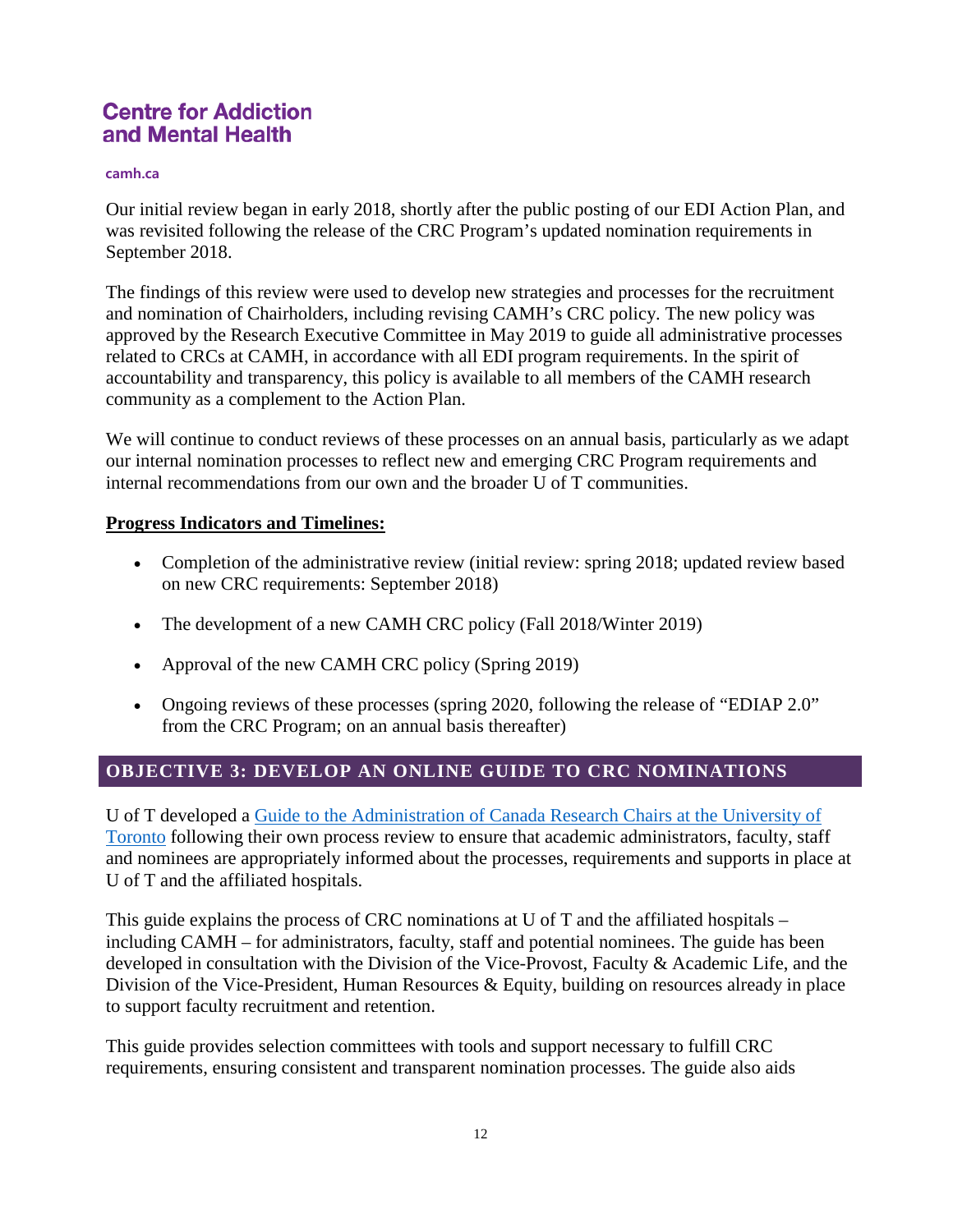#### **camh.ca**

faculty, staff and administrators in the integration of EDI into their processes; it includes equity-, diversity- and inclusion-focused best practices for each stage of the recruitment and nomination process.

The guide was completed and posted online and shared with the University community as of November 2018. This guide will be a "living" document that will be updated as needed, in consultation in consultation with the University community and with guidance from the Committee on Equity, Diversity and Inclusion in Research and Innovation. CAMH will adapt and adopt the best practices in this guide for relevance to our CRC recruitment policies and practices.

### **Progress Indicators and Timeline:**

- Completion and dissemination of the nomination guide to the University community (November 2018)
- Updates to the nomination guide and dissemination of this revised guide to the University community (November 2019)
- Reviews and updates of the nomination guide, as needed (ongoing)
- Guide used to plan CAMH's most recent CRC posting and selection process, our first since the EDI Action Plan was implemented (Summer/Fall 2019).

## **OBJECTIVE4: ENCOURAGE CRC APPLICANTS AND NOMINEES TO COMPLETE CAMH'S EMPLOYMENT EQUITY SURVEY AND THE CRC SURVEY**

CAMH has adopted U of T's communication strategy to promote the importance of completing these voluntary surveys, as they provide accurate data on the representation of faculty members.

In order to be considered for a position associated with a CRC, all Candidates are required to complete a confidential self-identification survey. While submission of the survey is mandatory, responses to all questions are voluntary, and Candidates can log a response indicating that they decline the survey. Aggregated and anonymized data for the applicant pool will be shared only with the CRC Selection Committee chair, the committee's Equity Advisor, and a small number of staff in the CAMH RSO for purposes of program administration and reporting requirements. If the data does not indicate sufficient diversity among the Candidates, the Committee chair has the option to recommend re-posting the CRC opportunity to generate a broader pool of applicants. The CRC Selection Committee will use best practices to protect the privacy and personal information of all applicants.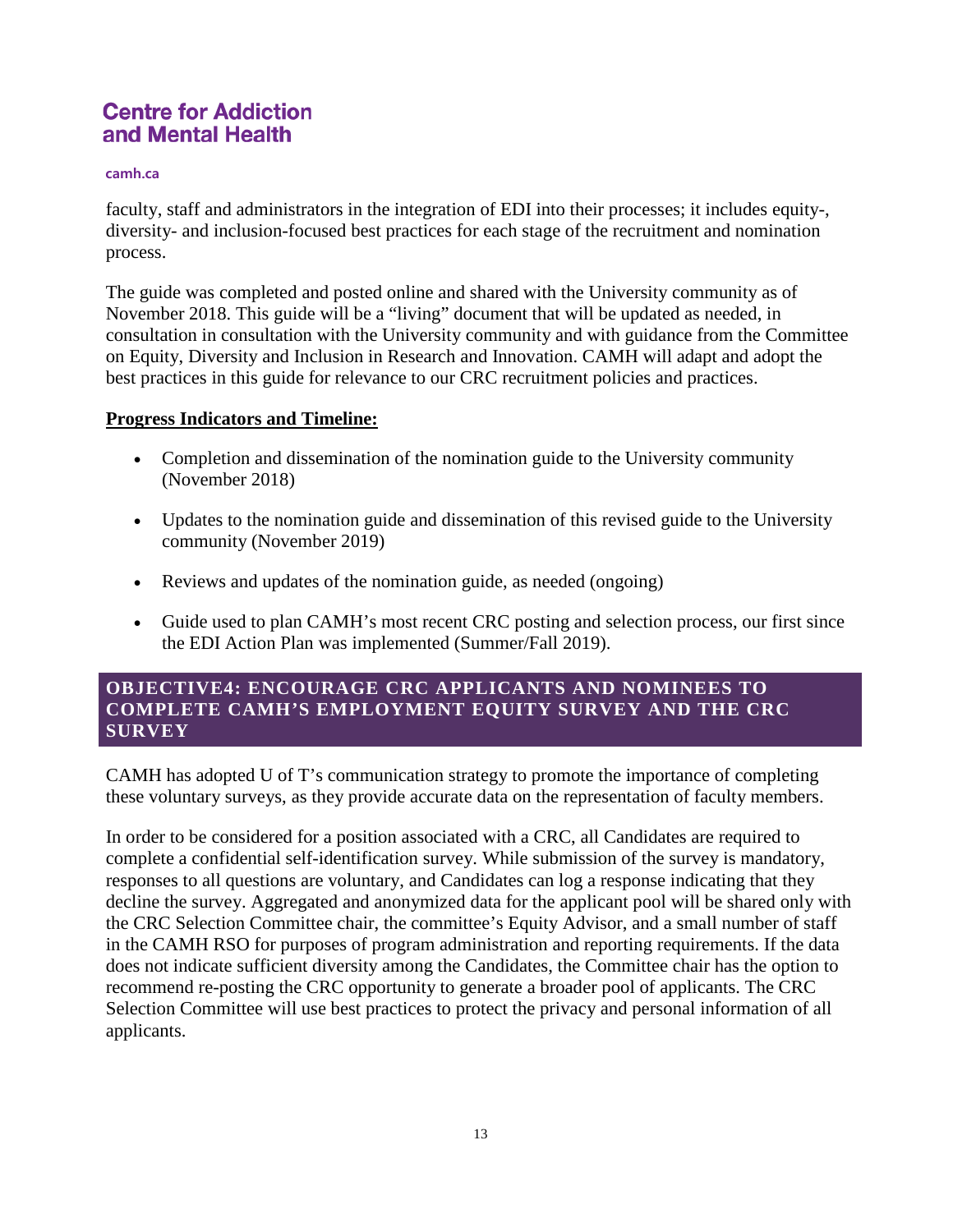#### **camh.ca**

In order to communicate this requirement to applicants, the CAMH RSO has developed updated templates for posting and advertising CRC opportunities, as well as a self-identification form for CRC internal review and selection. A copy of the survey is appended to this Action Plan (see Appendix B). The templates explain the purpose of the data collection and describe how the data will be used. Strategies and guidelines for data collection have also been communicated through U of T's online nomination guide, emails and meetings of the Research Advisory Board and the Toronto Academic Health Science Network Research Committee.

As of Fall 2018, all nominees also receive an email reminding them to complete the CRC online self-identification form. This email explains why the CRC Program collects this data and encourages nominees to self-identify in all categories that are applicable.

Effective spring 2019, the Division of the Vice-President, Research and Innovation, also administers a separate equity survey for those nominees named as Chairholders, including those whose primary appointments are at CAMH. The VPRI will provide hospitals with aggregated equity data for Chairholders at our respective institutions following the results of each competition. This information is important to our ability to monitor our progress toward equity targets and to assess the representation of Chairholders from the four designated groups within particular divisions or disciplines. All new Chairholders will be sent this self-identification survey shortly after the University receives the results of the CRC competition. The survey questions are consistent with those used by the CRC Program/Tri-Agencies, and the processes for data collection, storage, and access adhere to CRC best practices.

### **Progress Indicators and Timelines:**

- Development of communications regarding the Employment Equity Survey and the CRC self-identification form (Fall 2018)
- Development and implementation of a self-identification survey for new Chairholders (April 2019)
- Development and implementation of self-identification survey for all CAMH CRC applicants (Summer 2019)
- Completion of these surveys by applicants to CRC opportunities at CAMH, by nominees to the CRC Program, and by all new Chairholders at the University of Toronto (May 2019; ongoing)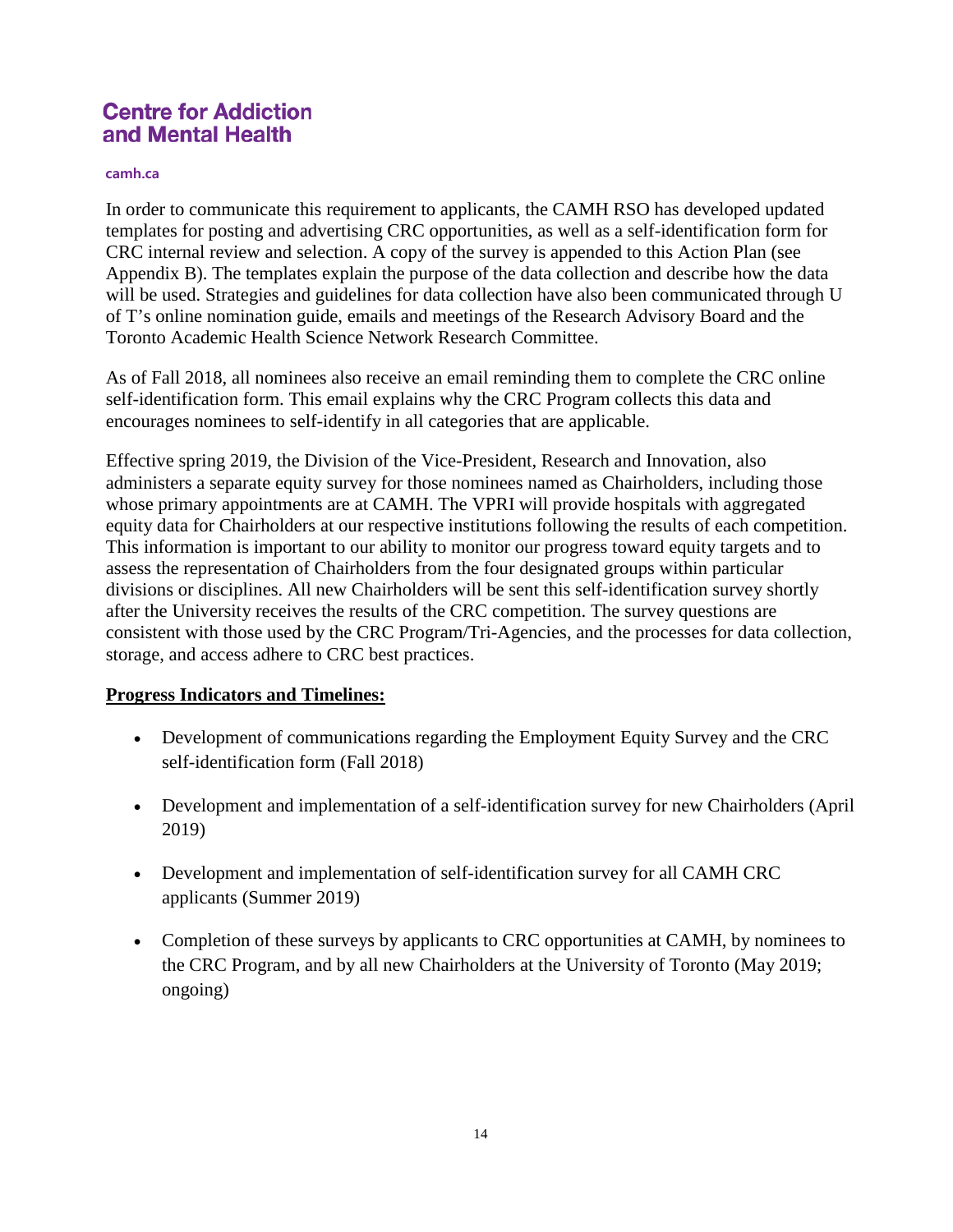**camh.ca**

## **OBJECTIVE 5: DEVELOP STRATEGIES TO RECRUIT AND SUPPORT MEMBERS OF THE FOUR DESIGNATED GROUPS AS CHAIRHOLDERS**

CAMH seeks to meet and exceed its equity targets for the CRC program, building a research community in which all researchers can meet their full potential. Based on the employment systems review and the CRC process review described above, CAMH has identified the need to develop and implement strategies to recruit Chairholders who identify as members of one or more of the four designated groups in addition to other equity-seeking groups.

In order to increase the representation of equity-seeking groups among the Chairholder cohort, in the fall of 2018 the University held a Special Call for applications to CRC opportunities from existing faculty who self-identify as members of one or more of the four designated groups. The response was robust with 338 applications received. This competition resulted in the nomination of 16 outstanding researchers (3 Tier 1 nominees and 13 Tier 2 nominees) from across the University's academic divisions and affiliated hospitals. We will build on this important initiative by developing and implementing additional measures to further ensure participation by the members of the four designated groups and to build an inclusive workplace.

One of these measures is the further integration of equitable and inclusive practices into our CRC recruitment and nomination processes. The U of T guide to CRC nominations (see [Objective 3\)](http://www.research.utoronto.ca/crc/ediap/#Objective3) includes strategies to promote inclusive nomination practices and proactive recruitment. These strategies, designed to assist committees in developing a broad, diverse pool of applicants, were developed based on best practices in the literature and also draw from the University's Strategies [for Recruiting an Excellent and Diverse Faculty Complement.](http://www.faculty.utoronto.ca/wp-content/uploads/2018/01/Recruiting-Excellent-Diverse-Faculty-Complement.pdf)

In order to assess the diversity of applicant pools, CRC Selection Committee chairs and Equity Advisors will be provided with aggregated and anonymized equity reports for the applicant pool as a whole. If the data does not indicate sufficient diversity among the applicants, the Committee chair has the option to recommend re-posting the CRC opportunity to generate a broader pool of applicants. In addition, the ongoing reviews of levels of institutional support will promote the equitable distribution of resources to Chairholders.

Alongside the University, CAMH will adopt an intersectional approach to the recruitment and retention of Chairholders from equity-seeking groups, allowing us to better support faculty members who self-identify in more than one of the four designated groups. As a result, these strategies have been organized together in the nomination guide, rather than considered in isolation.

### **Objective 5.1: Recruitment and Support of Women Chairholders**

The University's Gender Equity Reports demonstrate that U of T continues to make progress toward gender parity, but also show that women continue to be under-represented in some disciplines and among senior faculty. The Division of the Vice-President & Provost is committed to monitoring the representation of women in disciplines and divisions in which they are under-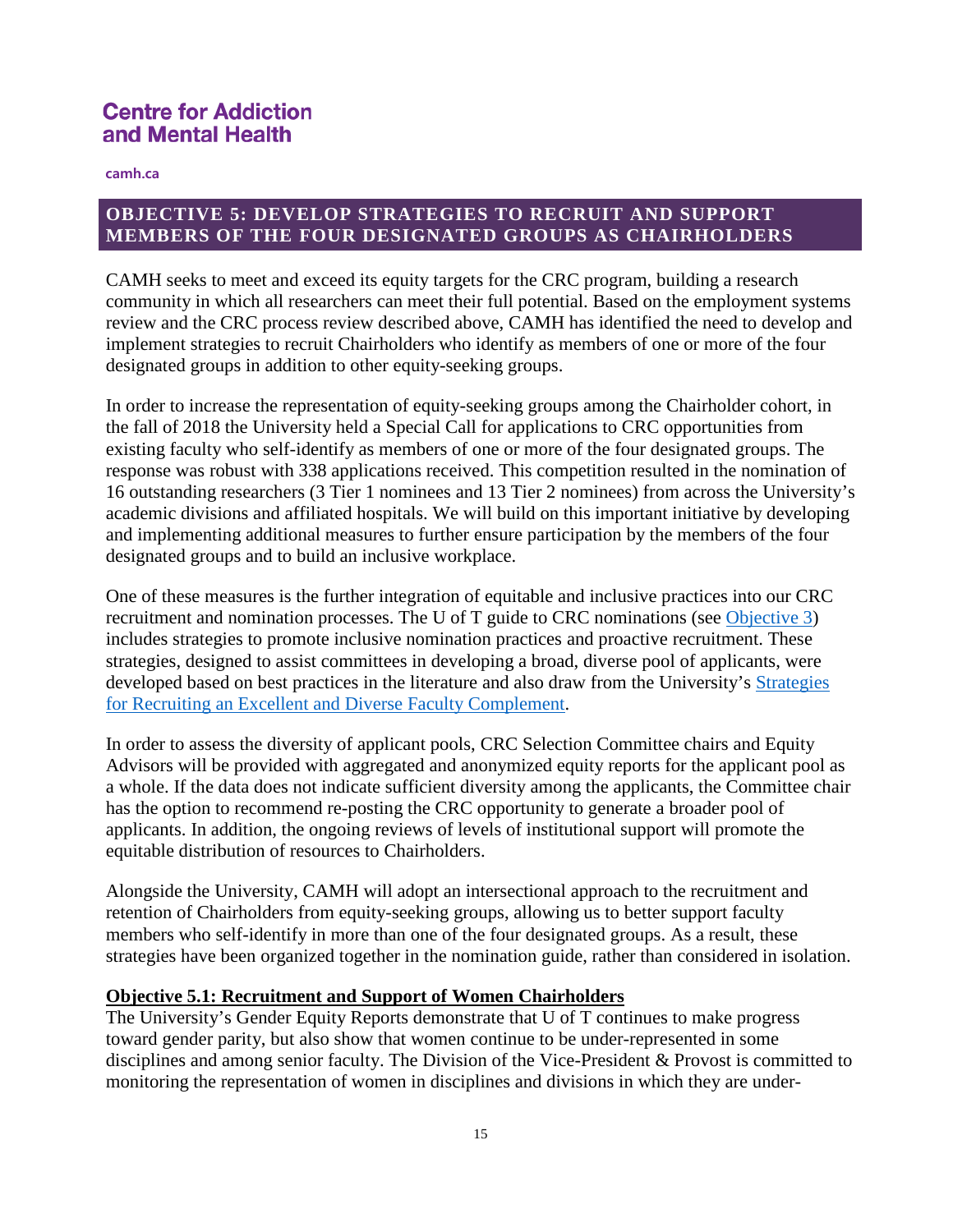#### **camh.ca**

represented through future Gender Equity Reports and as part of [ongoing diversity](http://www.research.utoronto.ca/crc/ediap/#Objective6)  [initiatives](http://www.research.utoronto.ca/crc/ediap/#Objective6) related to faculty. Meanwhile, CAMH's Equity Task Force for Women Scientists (ETFWS) is similarly assessing equity issues faced by women scientists at CAMH through data collection and analysis, and will use this information to establish new workplace policies and guidelines.

The evaluation of career gaps, interruptions or longer career progressions due to childbearing and/or other caregiving responsibilities in the myriad of academic review processes has profound impacts on women's academic careers. Consistent with updated CRC requirements, selection committees will evaluate candidates in ways that do not exclusively consider measures, metrics and outputs that reflect the traditional career experiences of mainly male faculty.

Career development and mentorship plans outlined below will also consider the experiences of women faculty that have been collected in U of T and CAMH surveys. For academic administrators, the need to move beyond mentoring towards the endorsement and support of diverse women faculty for CRC and other opportunities will be emphasized.

While U of T is meeting its institutional CRC targets for women, our academic community has not yet reached gender parity in the program, and our Chairholders are not fully representative of the diversity of women. The objectives in the Action Plan will be implemented with attention to intersectionality to ensure we address the experiences of, and issues for, women who identify as members of multiple equity-seeking groups. The Action Plan will be responsive not only to the challenges women face in terms of discrimination, but also to the demands arising from requests to serve on committees and as mentors to other faculty and students.

#### **Objective 5.2: Recruitment and Support of Chairholders Who Identify as Visible Minorities**

Based on recent [Employment Equity Reports,](http://reports.hrandequity.utoronto.ca/#equity) the number of racialized faculty members is increasing, and the University has closed the gap relative to the Canadian workforce. U of T seeks to build on this progress to further recruit and retain Chairs who self-identify as members of visible minorities.

The University collects and reports on intersectional employment equity data, and uses this disaggregated information to develop strategies to enhance recruitment, hiring, retention, and promotion processes. For example, the Division of Vice-President & Provost has created a centralized fund to encourage the hiring of Black faculty members and researchers from other under-represented groups. Searches to recruit new Chairholders may make use of this central fund while also utilizing the best practices outlined in the nomination guide.

The research literature notes that many faculty members of colour continue to face barriers once they are hired, contributing to a sense of isolation. The updated Speaking Out climate survey, which will include new questions on inclusivity, will aid the University and CAMH in identifying additional strategies to create a more inclusive environment for faculty, including our Chairholders,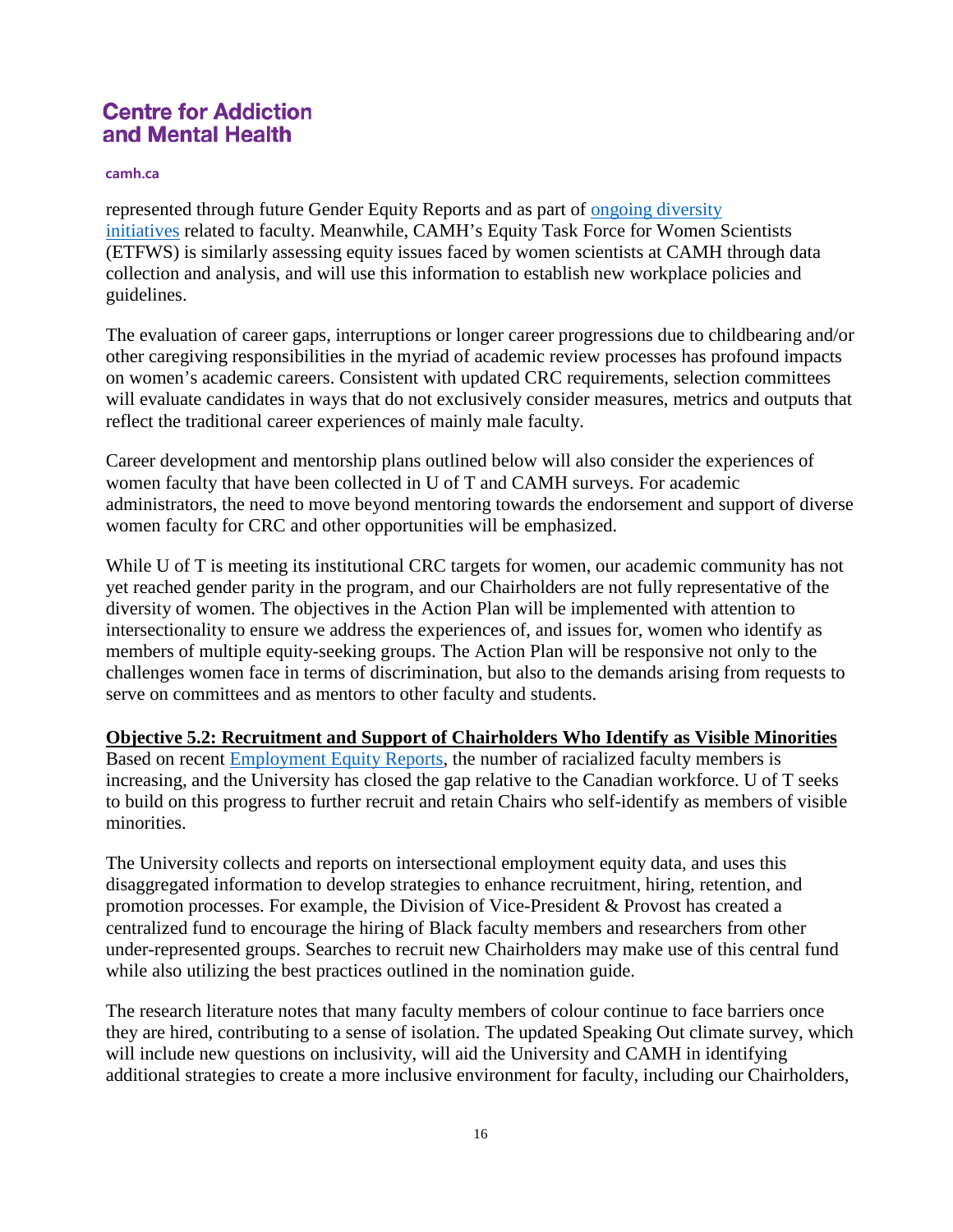#### **camh.ca**

who self-identify as visible minorities. For example, moving forward, specific initiatives similar to [Connections and Conversations,](http://www.hrandequity.utoronto.ca/news/2016-connections-conversations-affinity-group-racialized-u-t-staff-forms/) an affinity group for racialized staff at U of T, and CAMH's Horizontal Violence, Anti-Racism, Anti-Oppression Working Group will be explored.

## **Objective 5.3: Recruitment and Support of Chairholders Who Identify as Persons with Disabilities**

CAMH is committed to providing an accessible working environment for persons with disabilities through the identification and elimination of barriers. This includes respect for dignity, independence, integration and equal opportunity as recognized in our policies and the [Accessibility](http://aoda.hrandequity.utoronto.ca/)  [for Ontarians with Disabilities Act \(AODA\).](http://aoda.hrandequity.utoronto.ca/) As part of its commitment to equity and inclusion and the AODA, the University has also developed [supports for recruitment](http://aoda.hrandequity.utoronto.ca/employment/) and [Accommodation](http://well-being.hrandequity.utoronto.ca/accommodation-guidelines/)  [Guidelines for Employees with Disabilities.](http://well-being.hrandequity.utoronto.ca/accommodation-guidelines/) These supports, as well as best practices to promote accessibility, are included in the CRC guide and will be publicized more widely to CRC search committees and academic administrators and staff. The Division of the Vice-President, Research and Innovation, will continue to work with the Division of Vice-President, Human Resources & Equity, the AODA Officer, faculty members with disabilities and faculty members working in the area of disability studies to develop additional strategies to recruit and support persons with disabilities to CRCs.

In addition, the University will expand its efforts to create a culture of accessibility and to draw from best practices to establish accessible lab spaces, field work sites, and classrooms. Consistent with the recommendation of the Equity and Diversity in Research and Innovation Working Group, senior portfolios are working to develop resources for research-specific accommodations at U of T for faculty, staff and student researchers with disabilities. The Division of the Vice-President, Research and Innovation, will also create guidelines for inclusive event planning that are attentive to accessibility and accommodation. These resources will be available on the updated divisional website, which has been redesigned to meet Accessibility for Ontarians with Disabilities Act (AODA) requirements and Web Content Accessibility Guidelines (WCAG) standards.

Senior administrative portfolios are also working to identify additional supports that could be made available to researchers with disabilities, including resources to create accessible laboratories and supplementary funding for accommodations in research-related travel. We look forward to engaging with the Secretariat on this issue.

### **Objective 5.4: Recruitment and Support of Chairholders Who Identify as Indigenous Peoples**

Consistent with Steering Committee's [recommendations,](https://memos.provost.utoronto.ca/now-available-the-final-report-of-the-steering-committee-for-the-u-of-t-response-to-the-truth-reconciliation-commission-of-canada-pdadc-51/) the nomination guide also highlights that members of nomination committees should be aware of any biases that may be implicit in their review of Indigenous scholarship and that they familiarize themselves with Indigenous research methodologies and ways of knowing. Moving forward, the Division of the Vice-President, Research and Innovation, will work in consultation with the Director, Indigenous Initiatives, to develop additional strategies to recruit and support Indigenous CRCs both external to U of T and within current faculty. The Division of the Vice-President, Research and Innovation, will also work to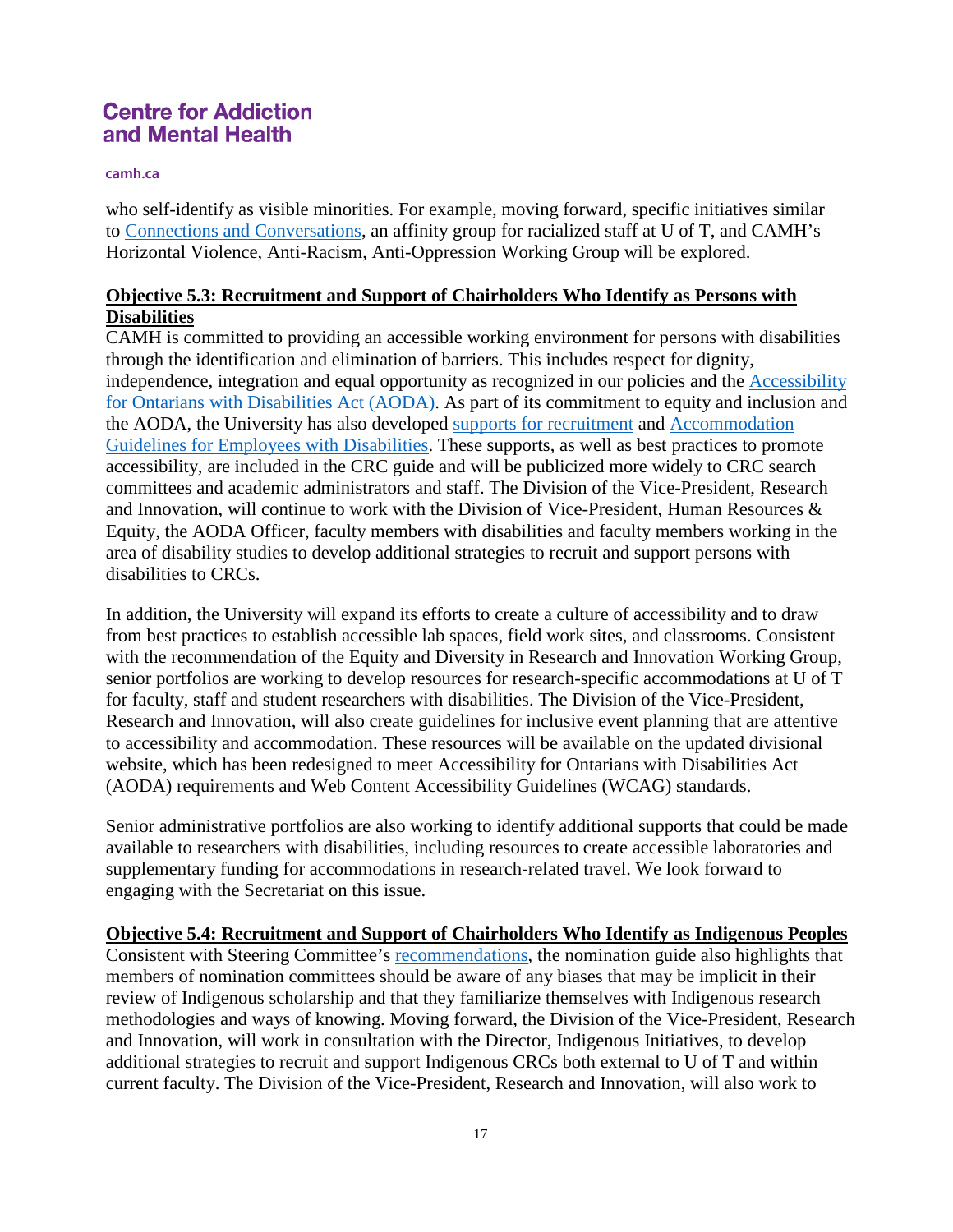#### **camh.ca**

implement the Steering Committee's recommendation to review existing materials for hiring committees in order to ensure that the materials are sensitive to specific issues related to Indigenous peoples. These actions also align with the recommendations of the Equity and Diversity in Research and Innovation Working Group to better support Indigenous researchers, as well as those who do research with Indigenous communities. The CAMH Research Services Office circulates its internal CRC postings to *Shkaabe Makwa* – the CAMH program dedicated to building connections across First Nations, Inuit and Métis communities and service providers, and advancing systems improvement initiatives – to encourage applications from Indigenous research community members. These efforts complement the recent creation of a new CAMH Research Chair in First Nations, Inuit and Métis Mental Health and Addiction to examine the intersection of traditional Indigenous healing practices when combined with modern mental health and addiction medicine for well-being and recovery.

#### **Objective 5.5: Career Development Workshops and Mentoring**

As noted in both CAMH and U of T's Chairholder survey reports, respondents identified career development and mentoring as areas for improvement. The University and CAMH will continue to support the development of new initiatives and will improve coordination and communication around existing resources. The CAMH Research Services Office, the Division of the Vice-President, Research and Innovation, and the Office of the Vice-Provost, Faculty & Academic Life, in coordination with the academic divisions, will support research success for these Chairholders and all faculty members—by continuing to develop and offer workshops for early and mid-career faculty on career/professional development and planning for future opportunities (e.g., grants, awards and honours, CRCs and other named chairs). Taken together, the CAMH RSO and the Division of the Vice-President, Research and Innovation, offers over 130 information sessions each year on topics such as grant writing, applications for research funding, the development of research partnerships, research translation or commercialization, research ethics and environmental health and safety. The Division has also recently developed new workshops on EDI in research and innovation, to be offered in Fall 2019. The Vice-Provost, Faculty & Academic Life, offers a number of career development [workshops,](http://www.faculty.utoronto.ca/programming/) including sessions on setting up a lab, securing promotion and tenure, and managing one's digital footprint.

In order to better coordinate these supports and increase the visibility of resources, the University has established the Centre for Research & Innovation Support (CRIS), which will broker access to existing supports and resources offered by the Division of the Vice-President, Research and Innovation, university-wide units, and academic divisions; collaborate with central units and academic divisions to identify gaps and develop services and resources that meet emerging needs; and provide centralized access to research and innovation information and analytics tools. CRIS will help researchers, including our Chairholders, better navigate the ecosystem of supports and resources.

The Vice-Provost, Faculty & Academic Life, will work with the Division of the Vice-President, Research and Innovation, to develop workshops for academic administrators in order to aid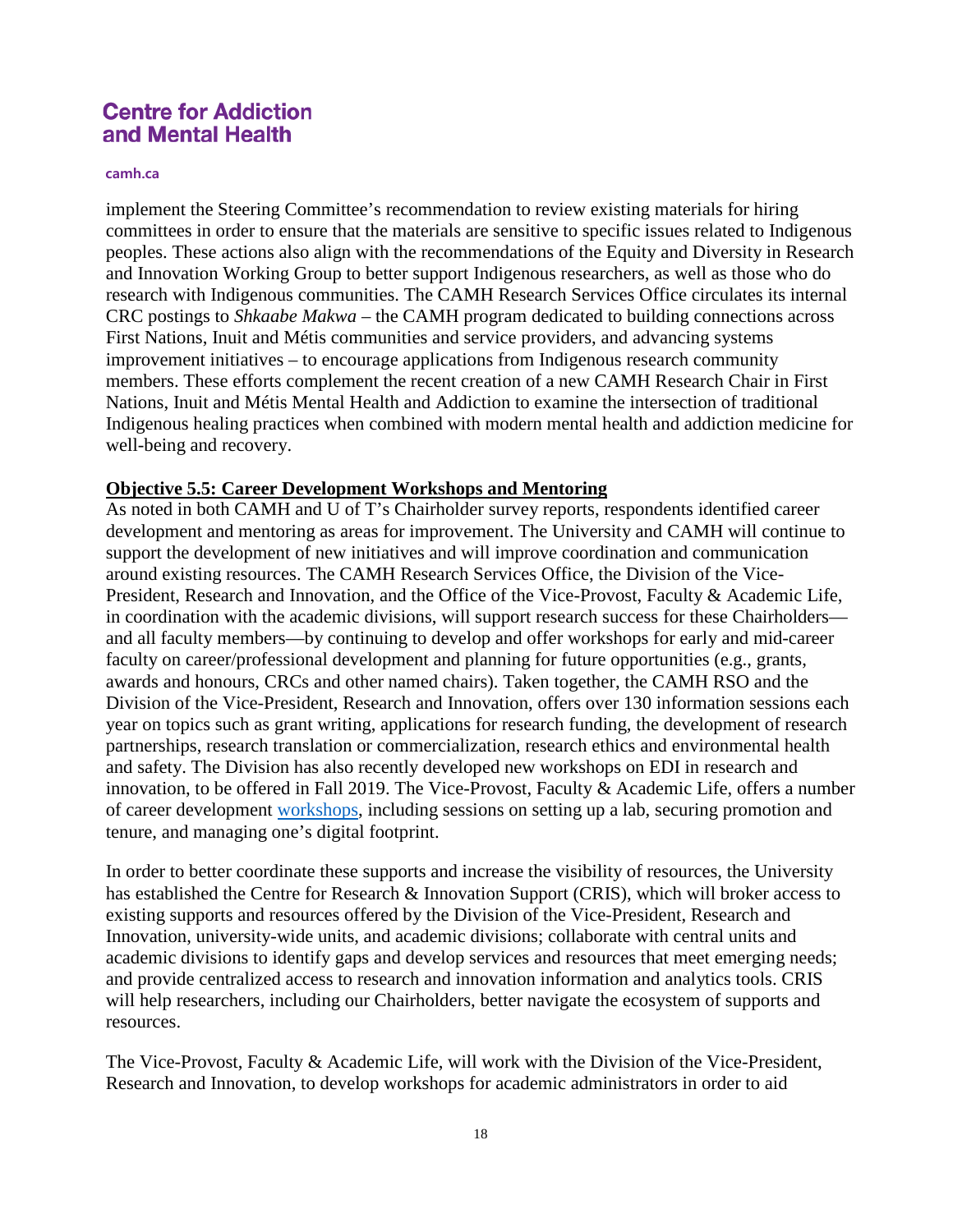#### **camh.ca**

University academic leaders in building an inclusive and supportive environment for their faculty members; these efforts will include providing information on best practices to support new and diverse faculty. Strategies for mid-career faculty will also be emphasized, as [research](http://www.faculty.utoronto.ca/reports/coache-2012/tenure-promotion/) shows this group is often under-mentored.

The University's institutional membership in the National Center for Faculty Development & Diversity will be communicated to all CRCs as part of their nomination acceptance process. The [University's institutional membership](http://www.faculty.utoronto.ca/resources/enhancing-diversity/) in the Center enables faculty members to access a range of professional development and mentorship resources and tools, many of which are targeted to diverse faculty. Participation rates are high and feedback from participating faculty indicates that this is a useful and valued resource.

The Department of Medicine – where many CAMH researchers are cross-appointed – established the [Mentorship, Equity and Diversity portfolio](http://www.deptmedicine.utoronto.ca/vice-chair-mentorship-equity-diversity) in November 2015 to support the recruitment and retention of excellent faculty through mentorship, to increase faculty diversity and to ensure a safe and professional work environment. These efforts are supported by the Department's recent development of a scholarly approach to understanding this issue through data gathering and knowledge synthesis on interventions to promote gender equity.

The University will support and encourage the development of similar mentorship activities across the academic divisions and the three campuses.

Current and past CAMH CRCs will be encouraged to communicate with the Division of the Vice-President, Research and Innovation, regarding ideas for additional supports or programs.

### **Progress Indicators and Timelines:**

- The development of strategies and the inclusion of these strategies in the nomination guide (Fall 2018)
- The nomination of candidates from a Special Call inviting faculty members who selfidentify as members of one or more FDGs to apply for CRC opportunities (April 2019)
- Increased recruitment of members of the four designated groups to Chairholder opportunities across the University and CAMH (by December 2019; ongoing)
- The generation of applicant pools that are diverse (Fall 2018; ongoing)
- The meeting and exceeding of equity targets for the four designated groups (by December 2019)
- The continued delivery of career development workshops and mentoring opportunities (by December 2019; ongoing)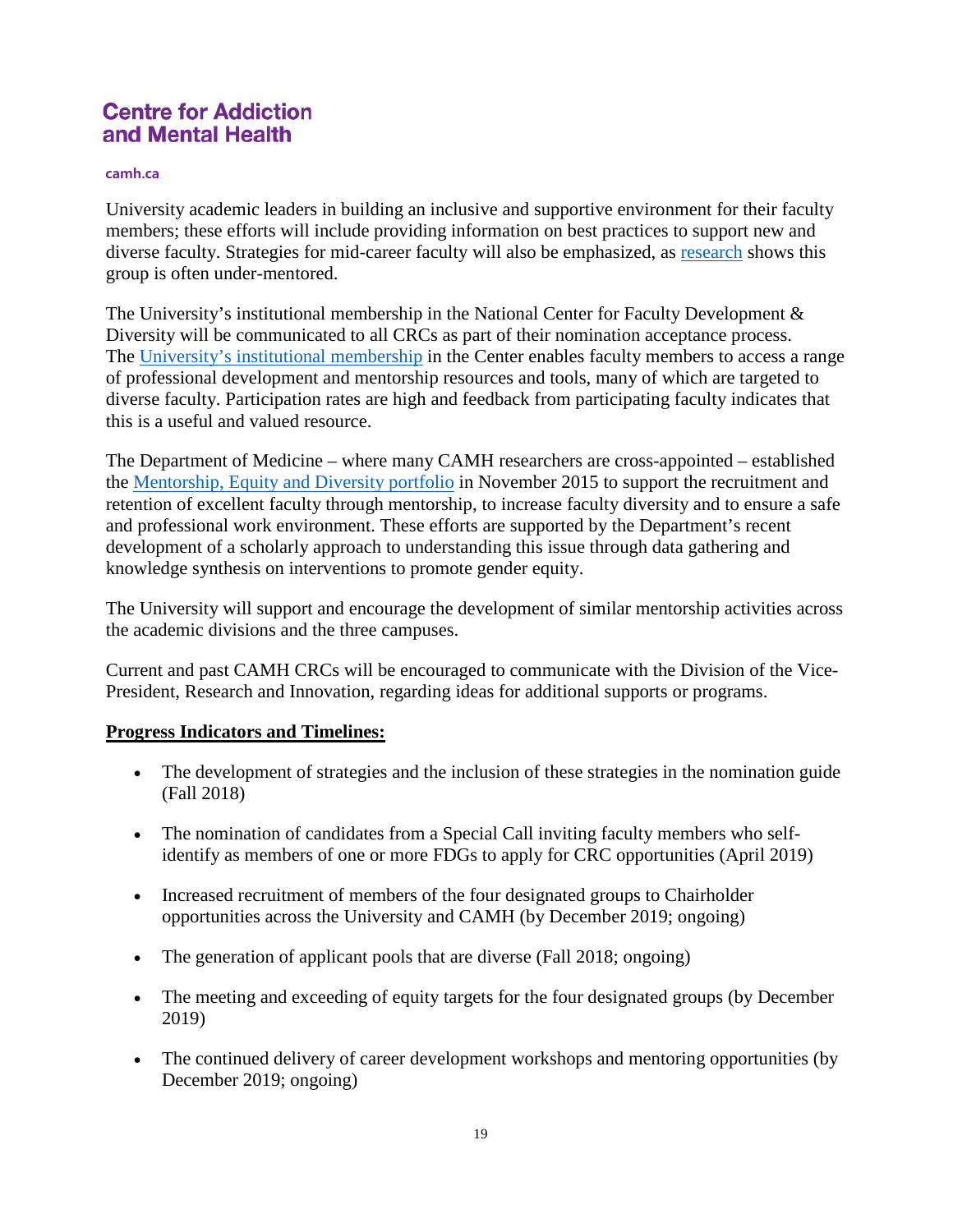**camh.ca**

• Establishment of the Centre for Research & Innovation Support and coordination of resources for career development (July 2019; ongoing)

### **OBJECTIVE 6: CONTINUE TO BUILD A SUPPORTIVE AND INCLUSIVE CULTURE FOR THE CAMH RESEARCH COMMUNITY BY LEVERAGING CURRENT INITIATIVES TO FOSTER EDI**

CAMH recognizes that a commitment to equity, diversity, and inclusion extends beyond meeting our Chairholder equity targets; institutions must also sustain this diversity over the long term by removing systemic barriers and creating an inclusive culture. Our strategies to recruit and retain a diverse cohort of Canada Research Chairs therefore align with broader equity, diversity and inclusion initiatives across the organization. In Fall 2018, CAMH achieved a [platinum certification](http://www.globenewswire.com/news-release/2018/11/05/1645257/0/en/Excellence-Canada-announces-the-2018-Canada-Awards-for-Excellence-Recipients.html)  [from Excellence Canada](http://www.globenewswire.com/news-release/2018/11/05/1645257/0/en/Excellence-Canada-announces-the-2018-Canada-Awards-for-Excellence-Recipients.html) for outstanding commitment to creating a safe and healthy workplace culture. There is already significant action underway that aligns with CAMH's Action Plan, including the following:

Fair & Just CAMH: CAMH has made a commitment to health equity and to a workplace free from prejudice and discrimination, acknowledging that longstanding patterns of power and privilege result in negative experiences for our staff and poorer outcomes for our patients. Fair & Just CAMH is an organization-wide initiative that has been created to coordinate and amplify those efforts. The Fair & Just CAMH Steering Committee is developing a work plan focused on priority actions in the areas of data sharing, training and supporting staff and improving health outcomes, and will complement work designed to address barriers to equity and inclusion that is already in progress.

**Diversity and Equity Office**: The Diversity and Equity Office provides resources and conducts education and awareness initiatives on how to best realize CAMH's commitment to equity, diversity, accessibility and human rights, and provides guidance on specific issues as they arise. They coordinate a number of events throughout the year such as Black History month, PRIDE and others. In conjunction with Human Resources, this office collaborates to enhance equity in the recruitment, hiring, retention, training and promotion of all our staff.

**Horizontal Violence, Anti-Racism, Anti-Oppression Working Group**: The Working Group was created in response to a recommendation of the Workplace Violence Prevention Committee. With membership from across CAMH, members are developing terms of reference to guide the choice and implementation of initiatives. Initially, the Working Group is focusing on staff-to-staff violence (including harassment and bullying), racism and oppression. It aims to work toward the changes in culture, policies and practices at CAMH that will support all of our staff. For Safe & Well CAMH Day 2019, the working group hosted an Inclusivity Conversation with facilitation by an ASL translator. Special Guest Hadiya Roderique (diversity and inclusion advocate, journalist, and lawyer) tackled these issues and their impact with CAMH's Dr. Renee Linklater, Director of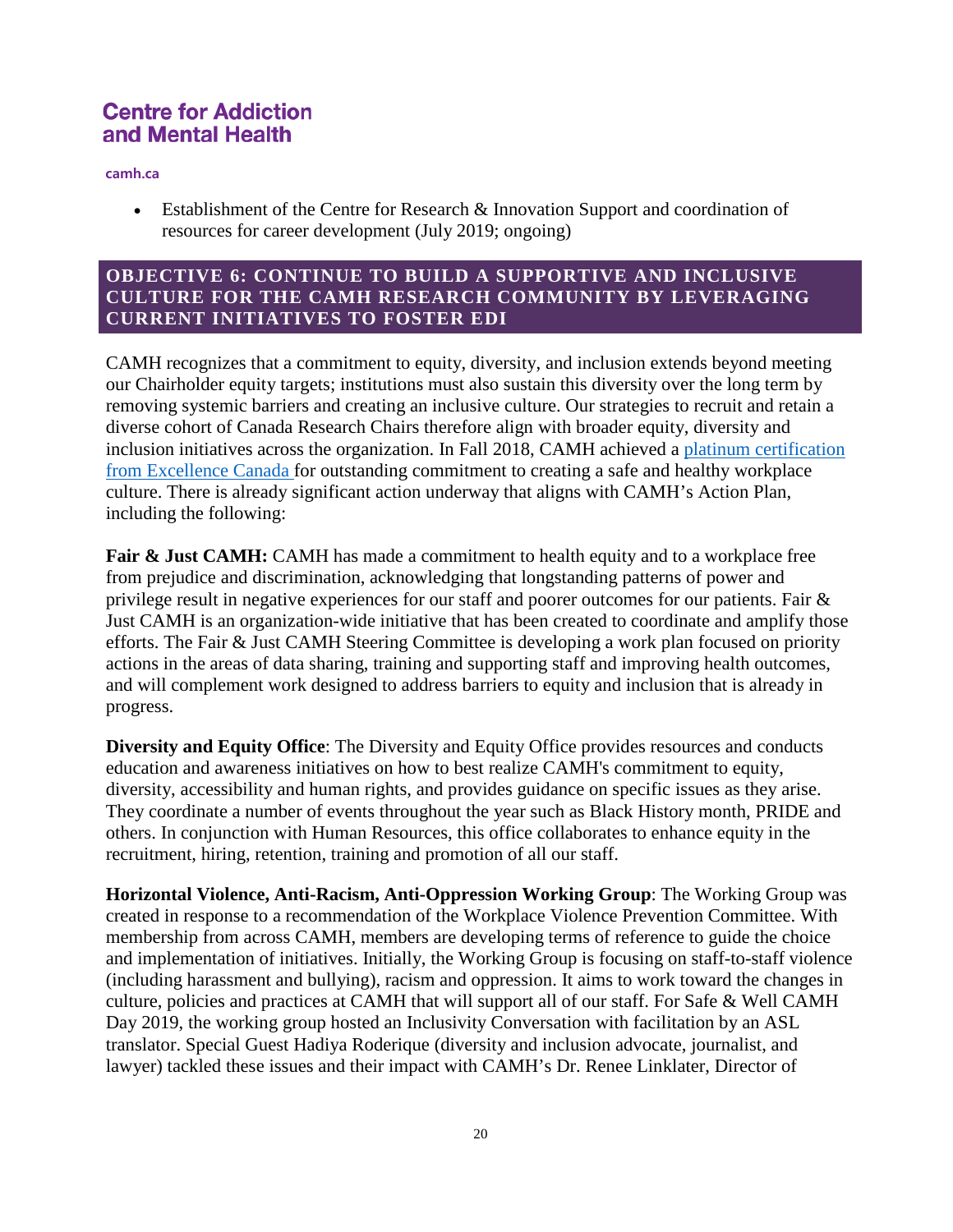#### **camh.ca**

*Shkaabe Makwa*, Provincial System Support Program. [Click here](https://www.youtube.com/watch?v=fefj6bWN_xM&feature=youtu.be) to view a recording of the full conversation.

**Equity Task Force for Women Scientists (ETFWS)**: With membership from across CAMH research programs, HR, and research administration, the group has been meeting monthly since March 2018 to address equity issues faced by women scientists at CAMH. The ETFWS is developing a questionnaire to collect equity data (Fall 2019) toward the goal of implementing equity-focused initiatives for women scientists and establish workplace policies and guidelines within CAMH Research.

*Shkaabe Makwa* **- Provincial Systems Support Program (PSSP):** CAMH'S PSSP works to access and integrate the expertise of lived experience and the voices, priorities, and perspectives of minority, marginalized, and vulnerable populations. The use of evidence, data and validated tools also ensures health equity is a primary driver of our system change work. Teams such as *[Shkaabe](https://www.camh.ca/en/driving-change/provincial-system-support-program/shkaabe-makwa)  [Makwa](https://www.camh.ca/en/driving-change/provincial-system-support-program/shkaabe-makwa)* work on the ground across the province, connecting with First Nations, Inuit and Métis communities and service providers, with a focus on building relationships and collaborative partnerships; providing training to support workforce development; advancing culturally relevant systems initiatives; and improving practice through research and knowledge exchange. As part of CAMH's journey toward reconciliation, in 2019 CAMH renamed its Aboriginal Engagement and Outreach Program to *Shkaabe Makwa*, which translates to "Great Spirit Bear Helper" in the Anishinaabe language.

**Reconciliation Working Group:** Initiated in July 2017 at a meeting called by the Vice President, Communications and Partnerships, the RWG met monthly from December 2017 to the present. The aim of the RWG is to develop a reconciliation agenda for CAMH to consider the implications of the "Calls to Action" in the 2015 final report of the Truth and Reconciliation Commission of Canada (TRC). Sections 18-24 of the TRC report call upon health organizations to initiate change to improve services and partnerships with Indigenous peoples. The response to the RWG from CAMH staff members was overwhelmingly in favour of moving forward together to share information, educate ourselves on the historical issues affecting health outcomes, offer learning opportunities to understand reconciliation in healthcare, screen films on relevant topics, schedule an expert content speakers series, prepare a "Lunch and Learn" series, create articles and blogs for CAMH's Insite website, submit podcasts, invite CEO blogs on truth and reconciliation, and make available traditional teachings by the Traditional Healer and tours of Aboriginal Services and the Ceremony Grounds throughout the year. By March 2019, the CAMH's RWG had 15 members from across the organization showing almost equal participation of Indigenous and non-Indigenous membership. Members attend from many teams at CAMH including Enterprise Project Management, Aboriginal Services, Communications and Strategy, Aboriginal Engagement and Outreach, Public Affairs, CAMH Foundation, Back on Track, Youth Concurrent Clinic, the Provincial System Support Program's GTA Team, and the West Region Team. Membership is open to all staff at CAMH. The inaugural theme, "Inspiring Change: A Focus on Internal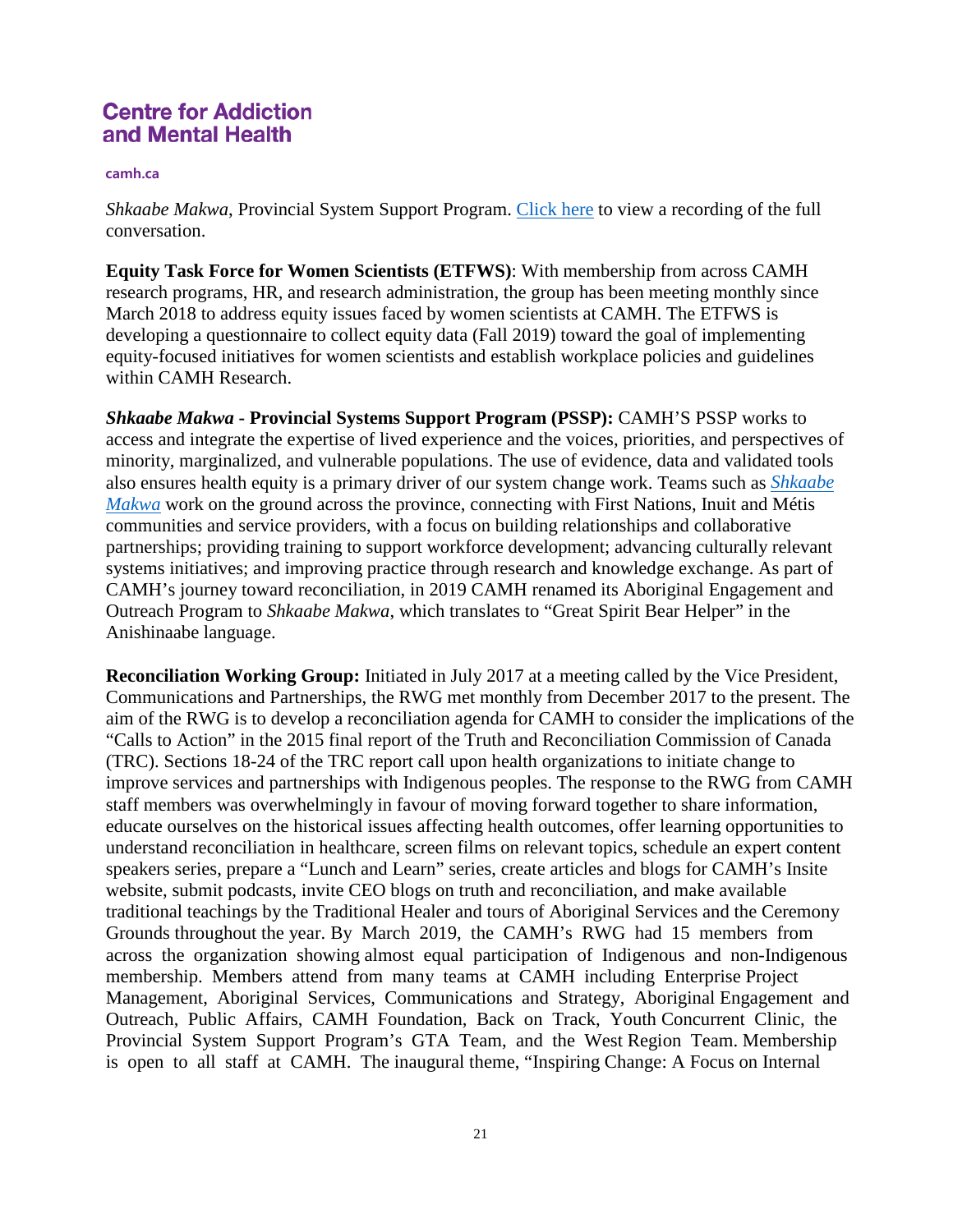#### **camh.ca**

Awareness to Initiate Reconciliation at CAMH" served us well from 2018-2019 and has merged into "Truth and Reconciliation in Healthcare" for 2020-2021.

**Guiding Directions – A Plan to Strengthen Our Practices and Partnerships with First Nations, Inuit and Métis Peoples:** Designed in 2015 through extensive internal focus groups with CAMH staff members, and external meetings with stakeholders in First Nations, Inuit and Métis organizations along with community members, Guiding Directions was established from 2015-2020 to align with the CAMH strategic plan, Vision 2020. There are 57 recommendations in four key areas to bring change: ensure culturally responsive clinical services; support capacity development, research, and knowledge exchange; form collaborative partnerships with service providers; and, build internal capacity and structures to better meet the needs of First Nations, Inuit and Métis peoples. The Plan will be assessed in the fall of 2020 with a view to embedding the long-term initiatives into the new strategic plan of CAMH for 2020-2023. Guiding Directions has seeded change throughout CAMH and supported the evolution of Aboriginal Engagement and Outreach to become *Shkaabe Makwa*, an integrated unit within CAMH working across the organization.

**Institutional Strategic Plan:** CAMH's strategic plan – *Vision 2020* – identifies Equity and Inclusion as key themes in providing excellent care for all. CAMH has been a leader in diversity and equity, committed to working with underserved populations and eliminating disparities in health status. With its mandate to drive social change, CAMH has the responsibility to champion health equity, social justice and inclusion for those with mental illness and addiction. CAMH is currently planning its next Strategic Plan in partnership with its broader community, and will continue to integrate EDI principles into its organizational mission.

**Toronto Academic Health Sciences Network EDI Working Group:** In June 2018, representatives from the U of T and the nine affiliated hospitals met for a half-day retreat on "Putting Equity, Diversity and Inclusion into Practice." The event provided a venue to share and discuss specific strategies and actions to advance EDI across the institutions. Following the retreat, the network members have agreed to establish a CRC EDI working group and are also working to develop coordinated approaches to other equity-focused initiatives.

#### **Progress Indicators and Timelines:**

- Engagement phases for new CAMH strategic plan, including discussion around EDI priorities (launched Winter 2019, with new plan to be released in 2021)
- Launch of Equity Task Force for Women Scientists (Winter 2019), with data collection (Fall 2019) and action (2020) to follow
- Launch of Fair & Just CAMH and Horizontal Violence, Anti-Racism, Anti-Oppression Working Group (2019)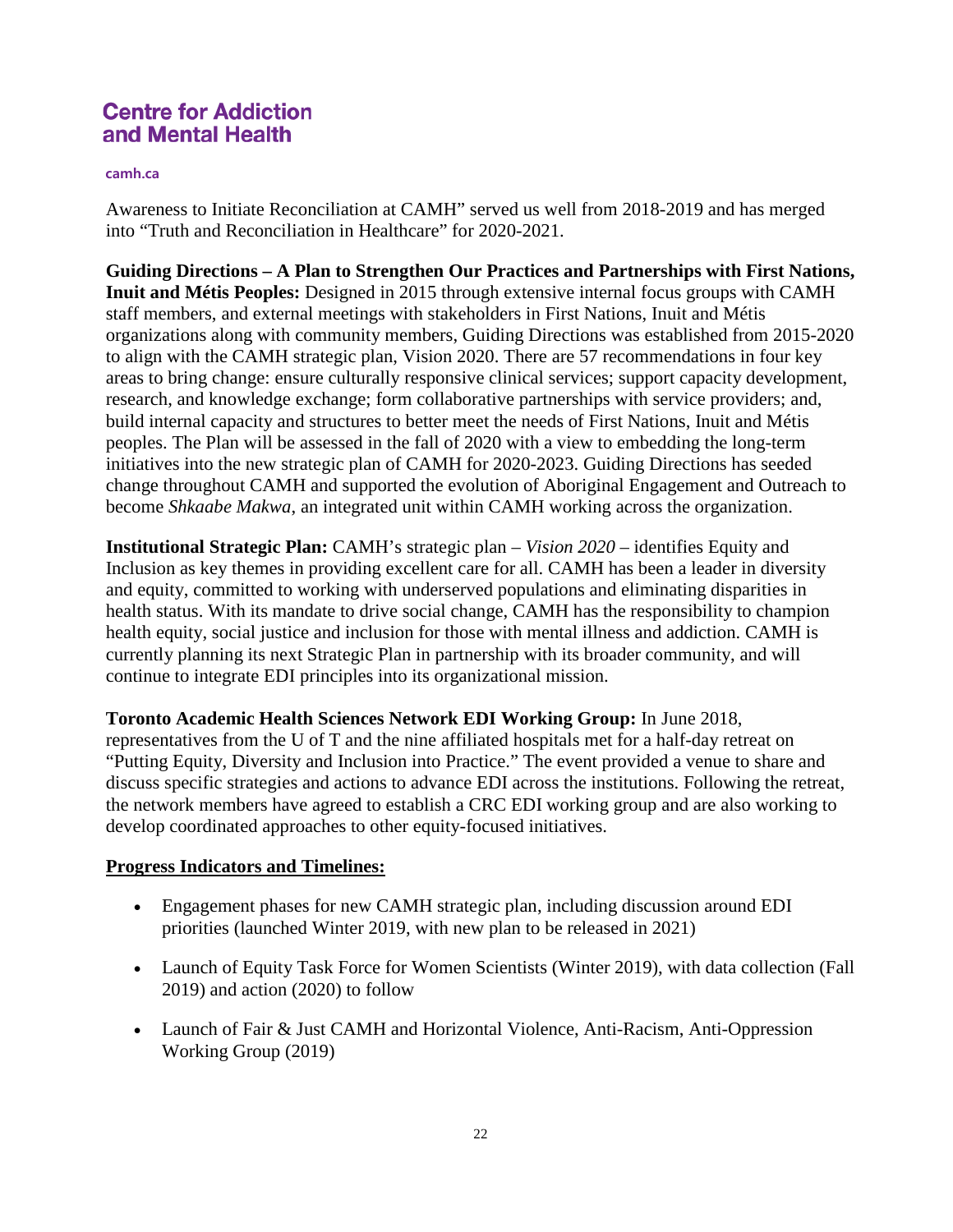**camh.ca**

### **2. MANAGEMENT OF CANADA RESEARCH CHAIR ALLOCATIONS**

#### **CRCs allocated to CAMH by the University of Toronto**

U of T's Office of the Vice-President, Research and Innovation is responsible for managing the University's allocation of CRCs, including the distribution of CRCs (by Tier and Council) across hospitals and academic divisions, informed by a formula similar to that used by the CRC program (three-year rolling average of Tri-Council research funding). As a result, the total number of CRCs allocated by U of T to CAMH can change; indeed, CAMH's Chairs increased from 7 to 9 in Spring 2019.

The University recognizes that the proportion of Chairs by Council and Tier should be roughly maintained, and has always sought to stay as close as possible to its original allocation. The University Research Services Office monitors divisional and overall use of ["flex moves"](http://www.chairs-chaires.gc.ca/program-programme/allocation-attribution-eng.aspx#chairs_toolbox) within U of T, and seeks to guide the University's allocation back toward its original Council and Tier count as part of a national effort to honour the intended distribution of Chairs across Councils and Tiers. Requests from hospitals and divisions to alter the Council or Tier of any Chair must be approved by the Vice-President Research and Innovation who considers where the University sits in relation to its original allocation, how close the hospital/division is to its original allocation, and the case for altering the nature of the Chair.

### **Allocation of CRCs within CAMH Research**

The CAMH Research Leadership Team determines the areas in which a CRC would best advance CAMH's research priorities while acknowledging EDI gaps and targets. Generally speaking, research focus areas are kept broad to ensure a diverse applicant pool.

#### **Advancement, Renewals and Phase-out of Chairs**

- *Advancement*: CAMH does not have an established mechanism for advancement of Tier 2 CRCs to Tier 1 CRCs. We clarify at the outset of every Tier 2 nomination that there is no automatic advancement to a Tier 1. Advancements occur rarely and only in cases in which there is a confluence of a deserving Tier 2 Chairholder, an available Tier 1 Chair and alignment with strategic research priorities.
- **Renewal**: One year prior to the expiry date of an existing CRC, the CAMH RSO will contact the CRC Holder to request an updated CV and progress report. If the CRC Holder has indicated they would like to renew the CRC for another term, a CRC renewal review committee (constituted by members of the Research Leadership Team) will assess the CRC Holder's renewal application package based on predetermined structured review criteria. Based on the Chairholder's CV and progress report, the renewal committee will recommend whether the current CRC should be: terminated at the end of the term and not renewed; advanced to a T1 Chair if applicable; or renewed for a second term at the same tier level. Both T1 and T2 Chairs can only be renewed once, for a total of two terms. As U of T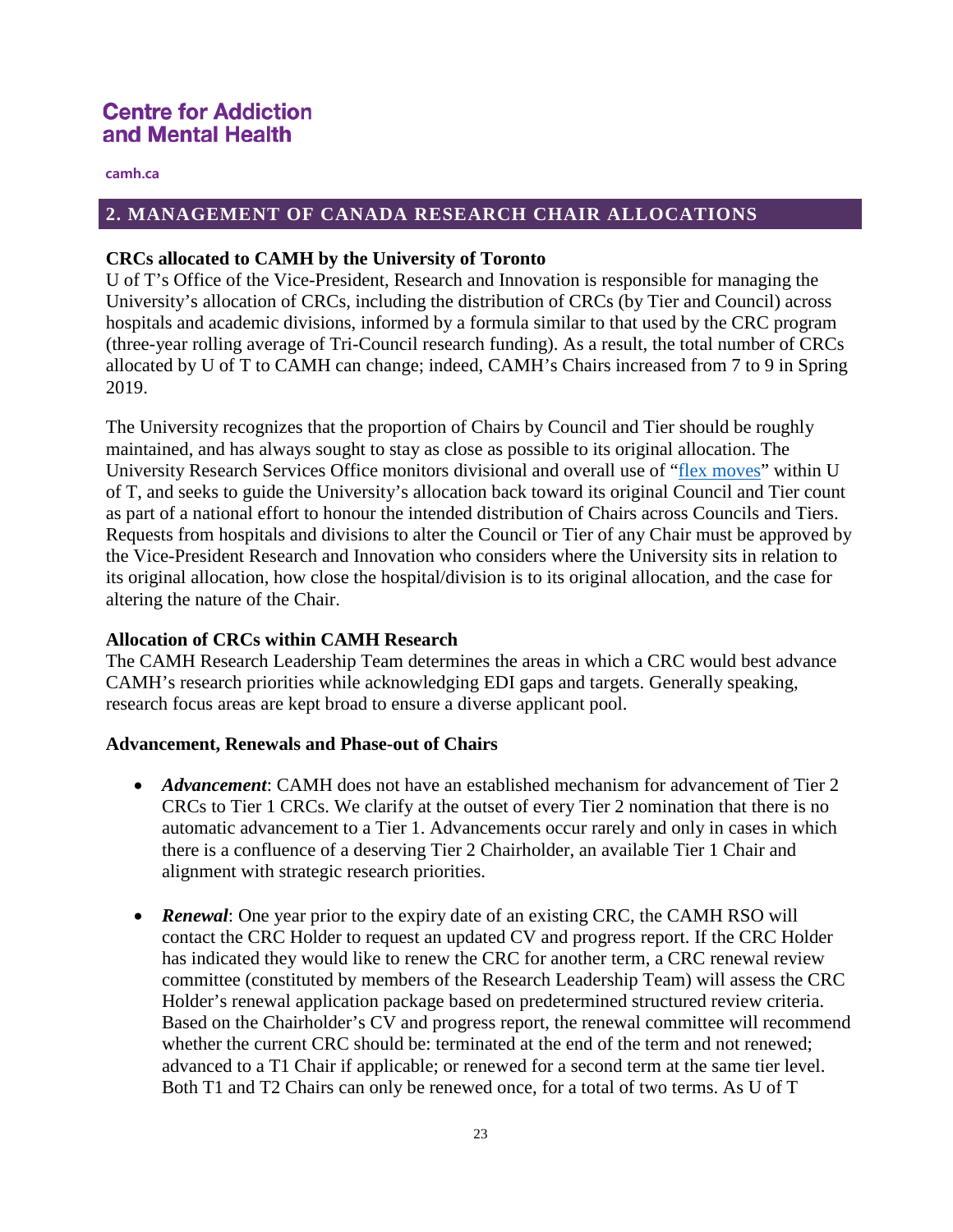**camh.ca**

updates the nomination guide (described above), we will provide additional guidance on how to administer renewals in a manner that promotes equity and transparency.

• *Phase-Out*: CAMH's process to determine which Chairholders will relinquish their award in the case of a reduction to the institutional allocation is a difficult process that includes consultation between the Vice President, Research and the Chairholder's Research Program Director/Clinical Research Division Chief. Factors taken into consideration include research performance, the end date of existing Chair awards and the potential impact on the Chairholder and the research program/clinical division. The University may also manage phase-outs through the use of re-allocations and flex moves.

#### **Institutional Support for Chairholders**

The conditions of employment at the University and CAMH are negotiated at the time of appointment and follow the policies of each institution. All CRC Nominees are required to sign a nomination acceptance letter, to be returned to the University Research Services Office along with documentation from the academic division or department outlining the institutional support provided to the Chairholder. This letter has been reviewed as part of [U of T's Action Plan.](http://www.research.utoronto.ca/crc/ediap/#review) In addition, the University's [Strategies for Recruiting an Excellent and Diverse Faculty](http://www.faculty.utoronto.ca/wp-content/uploads/2018/01/Recruiting-Excellent-Diverse-Faculty-Complement.pdf)  [Complement](http://www.faculty.utoronto.ca/wp-content/uploads/2018/01/Recruiting-Excellent-Diverse-Faculty-Complement.pdf) include information on mitigating the effects of unconscious bias in negotiation.

Furthermore, CAMH policy governing the CRC process prevents any institutional commitments beyond the Nominee's base salary to ensure that individuals from the FDG and other equity-seeking groups are not disadvantaged in negotiations related to levels of institutional support. In-kind commitments associated with central services (e.g. maintenance, operations, research office, HR, finance etc.) are provided to all CRCs. Any stipends that exist at the time of the application will not be included in the CRC application as a commitment to ensure equity and transparency.

The new Institutional Attestation Form, introduced by the CRC Program in September 2018, requires a senior administrator to attest to the relative level of institutional support offered to each Chairholder. As part of the institutional approval of each nomination, the Vice-President, Research & Innovation and Strategic Initiatives, signs this form. The University is updating its internal processes to better enable the Vice-President to independently verify that the level of support is comparable to that offered to other Chairholders within the same Tier and discipline.

### **Institutional Support for Academic Administrators involved in CRC Nominations**

Proactive faculty recruitment practices have been a regular part of professional development workshops and [resources](https://www.aapm.utoronto.ca/wp-content/uploads/sites/129/2019/02/better-practices-in-recruitment.pdf) for academic administrators and search committee members at U of T for over a decade. Our community is regularly reminded of these resources and is encouraged to recognize that scholars with non-standard career paths may nonetheless be as productive—and make similarly excellent contributions—as those whose career paths have been less complex. These materials have been integrated into the online guide for CRC nominations referenced in our Action Plan objectives.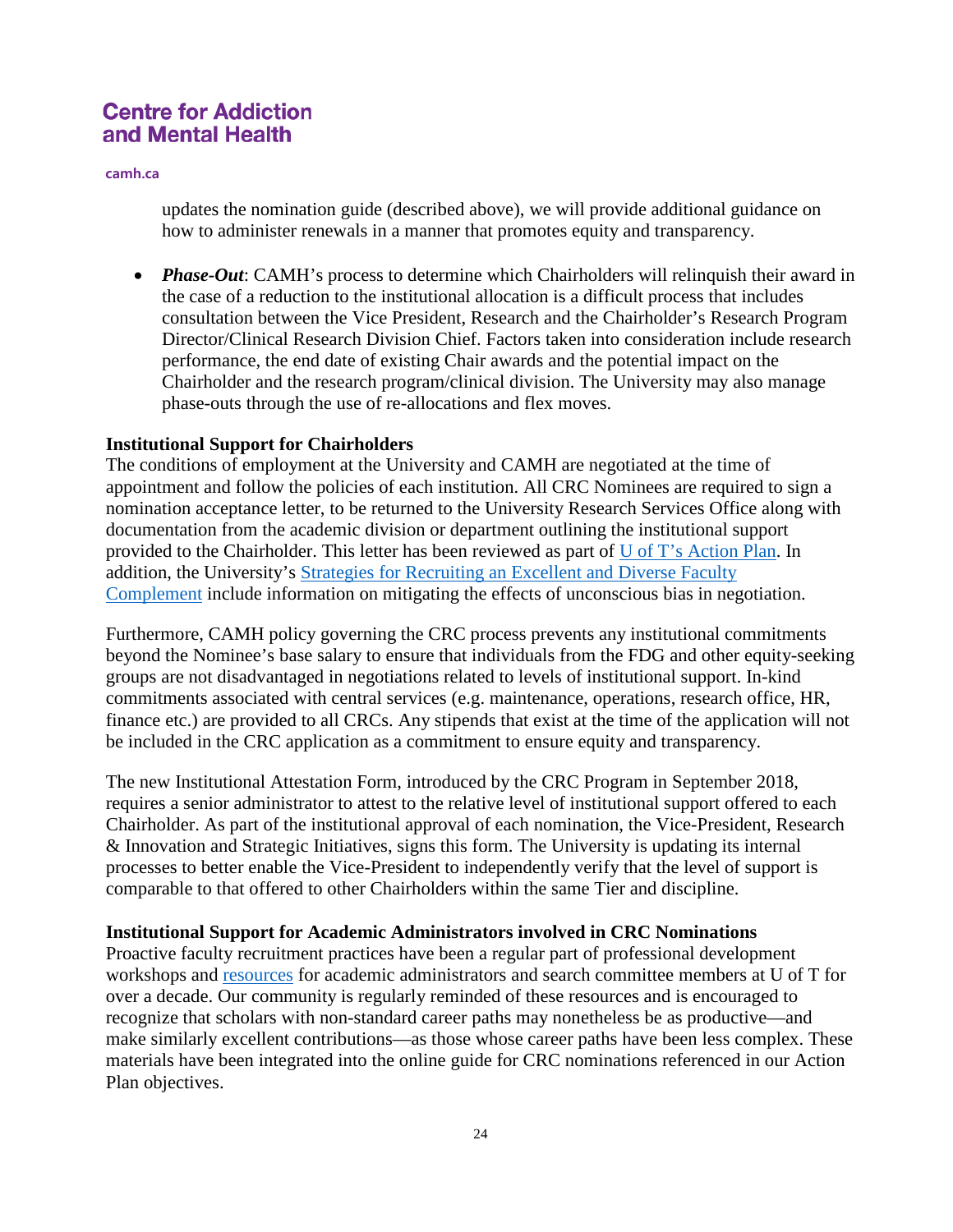#### **camh.ca**

The TIDE program of the Division of the Vice-President & Provost provides training and development related to unconscious bias for academic administrators and Provostial assessors on search committees. These sessions are available to faculty involved in CRC recruitment and nomination processes.

#### **Openness and Transparency**

Following the review of our CRC administrative processes, CAMH and the University have developed a number of measures to ensure that nomination processes are open and transparent:

- The [nomination guide,](http://www.research.utoronto.ca/crc/ediap/#Objective3) described above, provides members of the University community with concrete guidance on administering CRC nomination processes that are transparent, adhere to updated CRC Program requirements and follow best practices. The use of this guide will ensure that nomination processes are consistent across the University community, including CAMH.
- CAMH CRC Selection Committee chairs and Equity Advisor are provided with aggregated and anonymized equity reports for the applicant pool as a whole. If the data do not indicate sufficient diversity among the applicants, the Committee chair has the option to recommend re-posting the CRC opportunity to generate a broader pool of applicants.
- As noted above, a standing Committee on Equity, Diversity and Inclusion in Research and Innovation, will provide counsel and direction to the Vice-President, Research & Innovation and Strategic Initiatives, on matters related to EDI across the University's research and innovation activities, including the CRC Program.
- Consistent with the recommendations of the Working Group on Equity and Diversity in Research and Innovation, the Division of the Vice-President, Research and Innovation, has created and staffed the Research Equity and Diversity Strategist position, demonstrating a commitment of resources to EDI. The Strategist acts as liaison with divisions and hospitals regarding EDI requirements and best practices, including those particular to the CRC Program. The Strategist screens all divisional CRC job postings for biased/gendered language and ensures that postings fulfill all equity requirements. The Strategist also works with the Office of the Vice-Provost, Faculty & Academic Life, and the Committee on Equity, Diversity and Inclusion in Research and Innovation to provide guidance materials to equity advisors for selection committees.

### **Accountability and Course Correction**

As we carry out this Action Plan, the University and CAMH have outlined the following measures for accountability and course correction:

• The Division of the Vice-President, Research and Innovation, will be responsible for implementing the Action Plan in coordination with other senior portfolios. In particular, the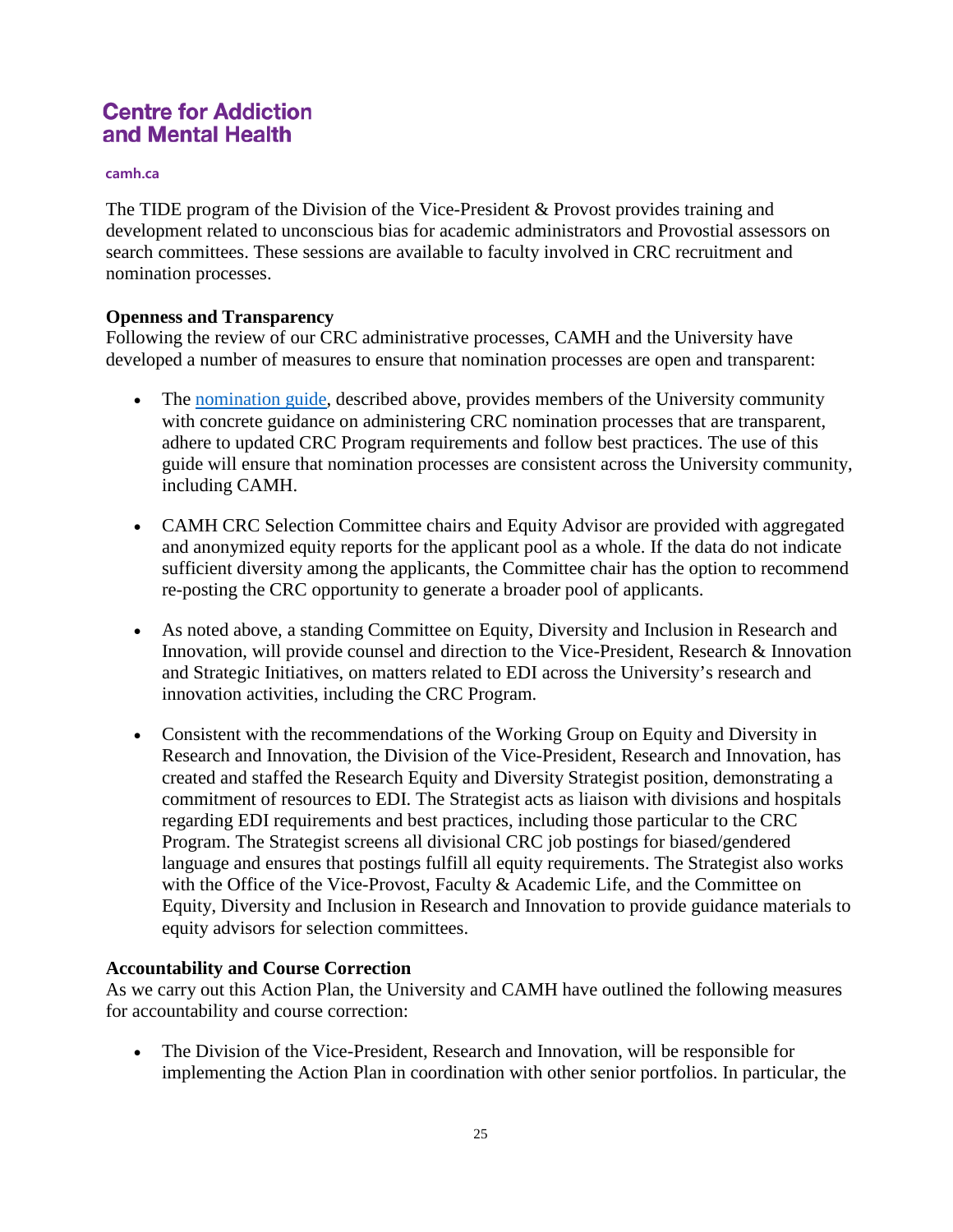#### **camh.ca**

Division of the Vice-President, Human Resources  $\&$  Equity, has recently appointed an Executive Director, Equity, Diversity, and Inclusion, who will provide additional recommendations to improve or sustain the participation of Chairholders from the four designated groups.

- The CAMH RSO will be responsible for implementing the Action Plan to ensure the equitable and transparent recruitment, review, and nomination of all CRC candidates at CAMH.
- The Vice-President, Research & Innovation, and Strategic Initiatives, incorporates EDI considerations, including our Chairholder targets and the implementation of this Action Plan, into his annual report to the Academic Board.
- The Associate Vice-President, Institutional Strategic Initiatives, will present our annual EDI Action Plan Progress Reports to the Research Advisory Board, which provides guidance to the Vice-President, Research & Innovation, and Strategic Initiatives. This board includes Vice-Principals, Research, Vice/Associate-Deans, Research, and Vice-Presidents from across the disciplines on all three campuses and the affiliated hospitals, including CAMH.
- The Committee on Equity, Diversity and Inclusion will review our annual EDI Action Plan Progress Reports prior to submission to the CRCP. This committee will also regularly review our CRC nomination guide and may make recommendations for improvements or revisions to the guide based on the University's progress toward meeting the objectives in this Action Plan.
- As described above, there are measures in place to monitor the diversity of applicant pools and re-post a CRC opportunity if the pool is not sufficiently diverse.
- The Vice-President, Research & Innovation, and Strategic Initiatives, will decline to sign off on a nomination if inequities are identified in the level of institutional support.
- Dedicated staff in the Division of the Vice-President, Research and Innovation, will review all written reports produced by nomination and selection committees. If needed, staff will provide additional guidance to departments and divisions regarding the implementation of best practices for equitable and transparent recruitment and nomination processes.

## **3. COLLECTION OF EQUITY AND DIVERSITY DATA**

As part of our Action Plan, CAMH will work in collaboration with U of T and its affiliated hospitals to align processes on equity and diversity data collection wherever possible.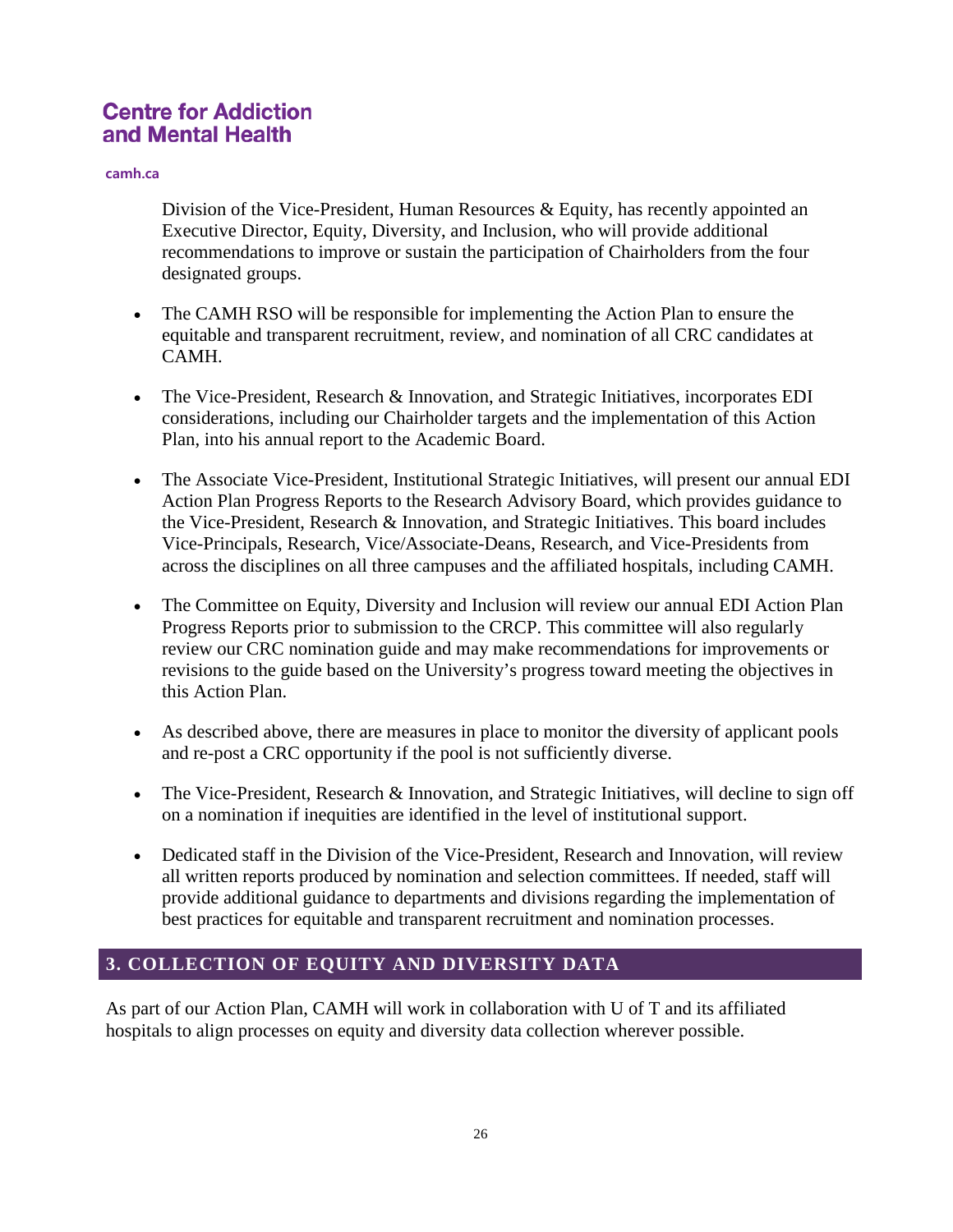#### **camh.ca**

**Employment equity data**: When launching its CRC EDI initiatives, the CAMH RSO encountered a few challenges with regards to employment equity data: while the CRC program at CAMH is managed by the CAMH RSO, equity data is collected by HR, and HR cannot share the information it collects for privacy reasons. Furthermore, as a research hospital, CAMH cannot always collect data from its clinician scientists, who are not considered employees and therefore not consistently captured by HR mechanisms. Additionally, HR's equity data is only collected at one point in time (at the start of employment).

To mitigate these challenges, the CAMH RSO developed new strategies to collect important data on CRC Candidates and Nominees, as well as its research community more broadly. In Winter 2019, the CAMH RSO updated its scientific appointment process – that is, the process that grants research privileges to members of CAMH – to include self-identified data collection for new appointees as well as appointment renewals for existing scientists. This initiative enables CAMH Research to monitor and evaluate EDI within its research community (176 scientists), without relying on organization-wide employment data collected separately by HR  $(\sim 3,400$  employees). The CAMH RSO's direct data collection also allows us to capture clinician scientists who would not be captured through HR and capture equity data over different points in time. As of December 2019, 176 scientific appointees have completed the self-identification survey (see results in EQUITY, DIVERSITY AND INCLUSION OBJECTIVES AND MEASUREMENT STRATEGIES section above).

At the organization level, all CAMH employees are encouraged to complete HR's voluntary, confidential employment equity survey when hired. This survey is overseen by HR and stored in a secure database separate from personnel files. Access to data is limited to designated staff.

**Internal and External Applicant pool data**: CAMH collects applicant pool data for both internal and external CRC competitions through the CAMH RSO's CRC Self-Identification Survey (see Appendix A). This step was introduced to fulfill the CRC Program requirement to collect selfidentification data from all applicants, and was used successfully for our Fall 2019 CRC posting (CAMH's first open position since implementing the Action Plan). Although this may create duplicate data collection, the CAMH RSO identified this program-specific survey as the best option to maintain privacy across organizational levels (e.g. CAMH RSO, HR, etc.). All internal and external Candidates are required to complete a confidential self-identification survey. Anonymized and aggregated reports are provided to the CRC Selection Committee chair, the committee's Equity Advisor, and a small number of staff in the CAMH RSO (for program administration and reporting requirements) allowing them to assess the diversity of the applicant pools. Strategies for data collection have been guided by the CRC Program's best practices. In implementing this data collection strategy, CAMH has taken steps to

- limit the number of people who can view this information;
- ensure privacy and confidentiality; and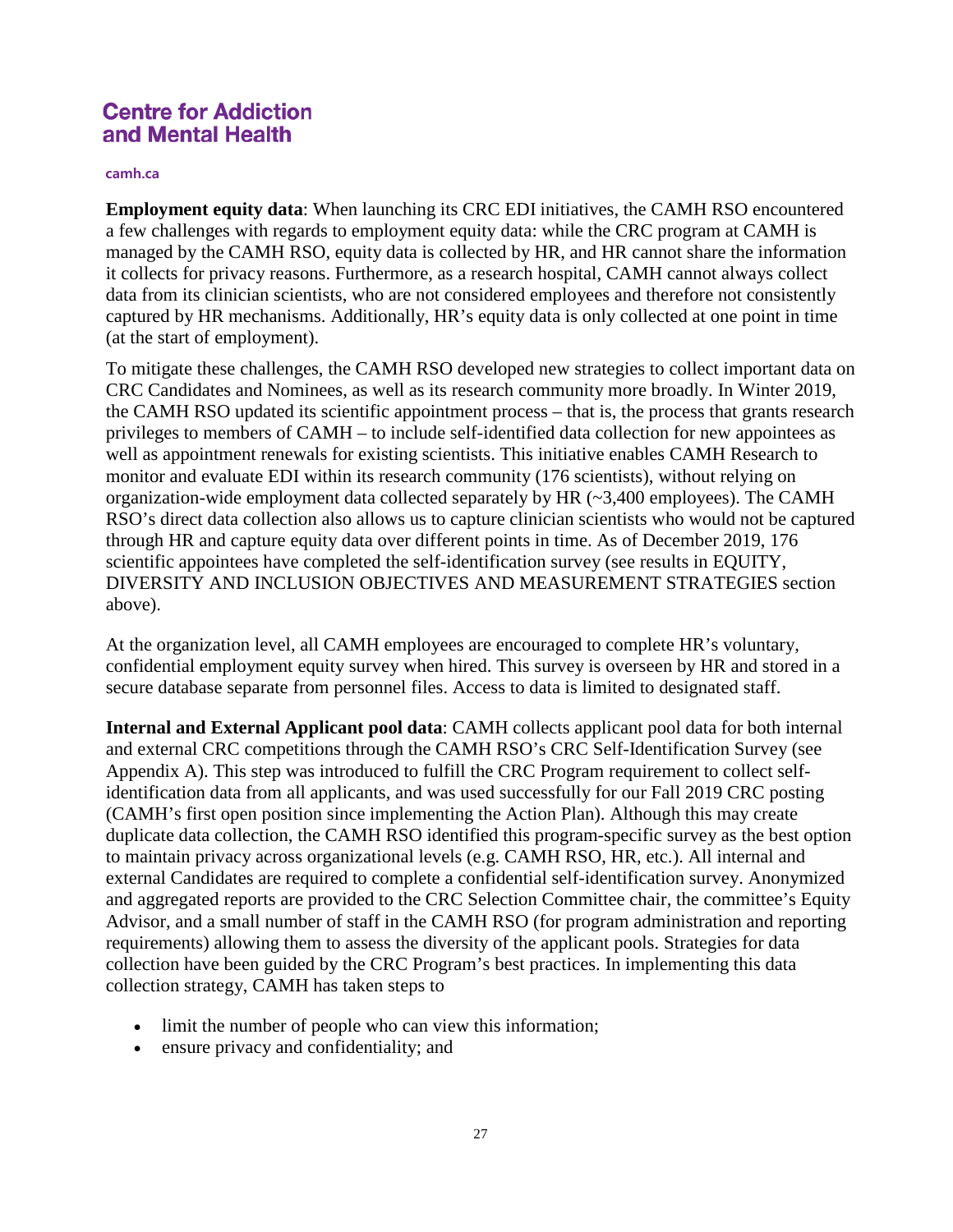**camh.ca**

• communicate widely the purpose of the data collection, how the information will be used and our commitment to privacy.

**Successful CRC Candidate Data**: Following the CRC Program's move to the collection of selfidentification data via an online form, we undertook a review of internal processes to ensure that all Nominees submit the required self-identification form by the nomination deadline. While CAMH has not submitted any new CRC applications since the implementation of the Action Plan in 2017, the CAMH RSO in collaboration with the University Research Services Office will send all Nominees a tailored email reminding them to complete the CRC online self-identification form. This email explains why the CRC Program collects this data and encourages nominees to selfidentify in all applicable categories.

To ensure that we have accurate self-identification data for our cohort of Chairholders, the Division of the Vice-President, Research and Innovation also administers a separate self-identification survey for successful Chairholders, including those from CAMH. As of April 2019, all new Chairholders are sent this survey. The survey questions are consistent with those found in the CRC Program/Tri-Agencies self-identification form, and our processes for data collection, storage, and access follow CRC best practices.

## **4. RETENTION AND INCLUSIVITY**

As one of [Canada's Best Diversity Employers](https://content.eluta.ca/top-employer-centre-for-addiction-and-mental-health) (2018), CAMH remains committed to providing a supportive workplace that respects diversity as reflected in the designated groups\*. This respect must be demonstrated by our leadership, our client services, our relationship with all stakeholders and our employment practices. Through our equity programs, services and offices, CAMH is working to remove barriers and to foster inclusivity at all levels of the organization. Our Health Equity Office and Diversity and Equity Office provide frameworks to help us promote respect, equity and sensitivity competency in all aspects of our work, and form the core of efforts to translate policy into practice and culture. As noted above, CAMH has several active initiatives to promote an inclusive environment, and will continue to promote these projects to both recognize efforts and encourage the adoption of future initiatives. Concerns, complaints, and questions about harassment and discrimination can be directed to the Diversity and Equity Office, and are kept confidential. The Diversity and Equity Office also provides a Respect and Civility Complaint Form to record issues and track resolutions related to these matters.

Retentions are handled on a case-by-case basis and equity considerations are an important part of our institutional approach to CRC retentions, when these arise. Retention of CRCs has not emerged as an area of concern across the U of T community, given that since 2011, only 16 Chairholders (~5% of our CRC community) have resigned. The Division of the Vice-President, Research and Innovation, continues to monitor CRC terminations and the cause in each case.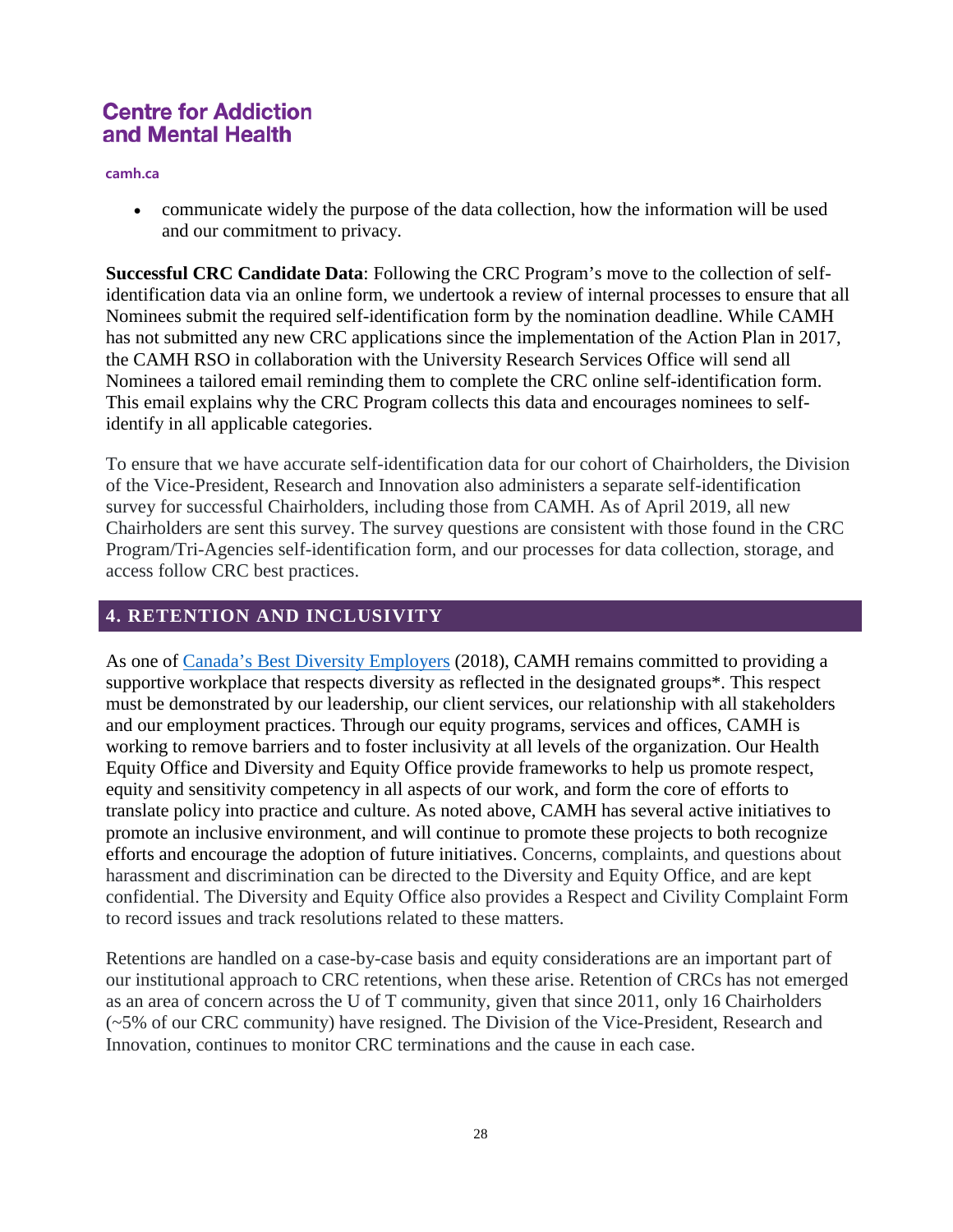#### **camh.ca**

The measures outlined in this Action Plan demonstrate the University and CAMH's strong commitment to equity, diversity and inclusion, as well as our systematic approach to these issues. Our identified objectives and actions, supported by broader institutional initiatives and resources, will enable us to make EDI a central consideration in our administration of the CRC Program. In implementing this Action Plan, we will meet our commitments by December 2019 and beyond, creating longer-term change and reducing barriers to participation in the research community.

\* "CAMH designated groups" for the purposes of the Diversity Policy refer to members of our community who have been marginalized by one or more of the following identities: gender, race, age, physical or mental ability, gender identity, sexual orientation, religion/faith, family status, language ability, literacy, socio-economic status, immigration/refugee status and country of origin.

**See the University of Toronto's [CRC Equity, Diversity, and Inclusion Action Plan](http://www.research.utoronto.ca/crc/ediap/) for more information.**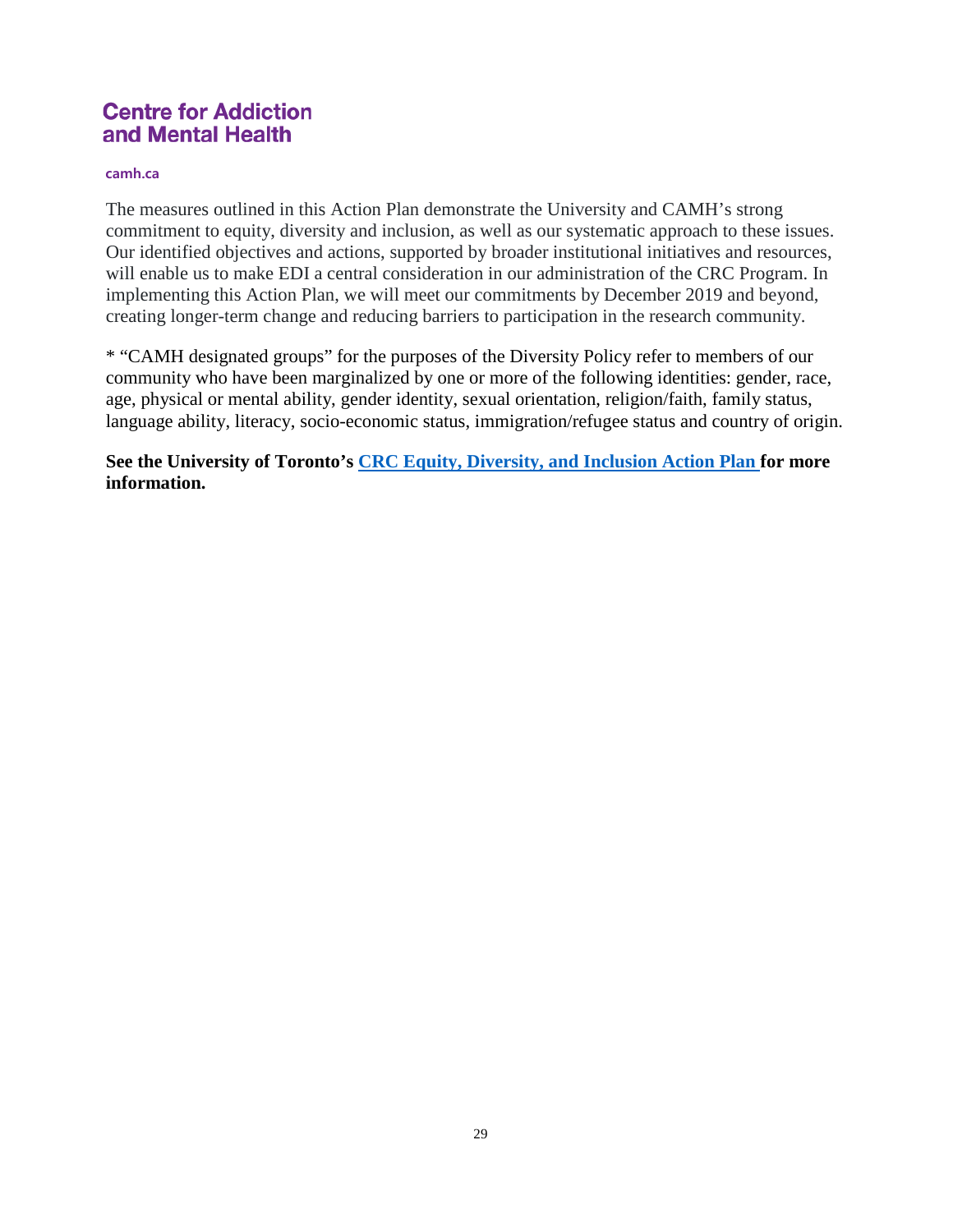**camh.ca**

## **APPENDIX A: CRC Environmental Scan Survey**

As part of its Canada Research Chairs Equity, Diversity, and Inclusion Action Plan (EDIAP), CAMH is conducting an environmental scan of its current Chairholders to assess the institution's climate and its equity, diversity and inclusion work. These findings will help us gauge the institution's effectiveness in retaining and advancing faculty members from underrepresented groups, and assist in setting long-term and sustainable commitments. All survey responses will be anonymous, and results will only be viewed by designated RSO staff members for purposes of program administration. Aggregated anonymous data will be included in CAMH's EDIAP and reports to the CRC program. Thank you for your participation.

1. Do you identify as a member of a federally designated group (women, Indigenous peoples, persons with disabilities and visible minorities)?

 $\sim$ Yes

 $\overline{\mathcal{L}}$ No

 $\overline{\phantom{a}}$ No, but I identify as a member of a different equity-seeking group

 $\sim$ Prefer not to answer

2. Have you experienced any barriers in the level of institutional support you've received in your research role at CAMH? If yes, please describe your experiences with specific barriers.

3. Compared with your colleagues in similar positions or at similar career stages, do you feel you are given equal opportunities for promotions and other opportunities at CAMH (e.g. strategic funding, leadership roles, committee membership, etc.)? Please describe your experiences.

4. Have you had any mentors at CAMH who have helped you to achieve your career goals? Is mentorship an important aspect of retaining you at CAMH? Please describe your experiences.

5. How would you describe the collegiality and climate of CAMH Research?

6. What strengths and weaknesses have you experienced and/or observed within CAMH Research in terms of its commitments to equity, diversity, and inclusion?

7. Please feel free to add any additional comments related to your experience as a CRC at CAMH, or more broadly related to your experiences as a CAMH researcher that may be impacted by the organization's equity, diversity, and inclusion practices.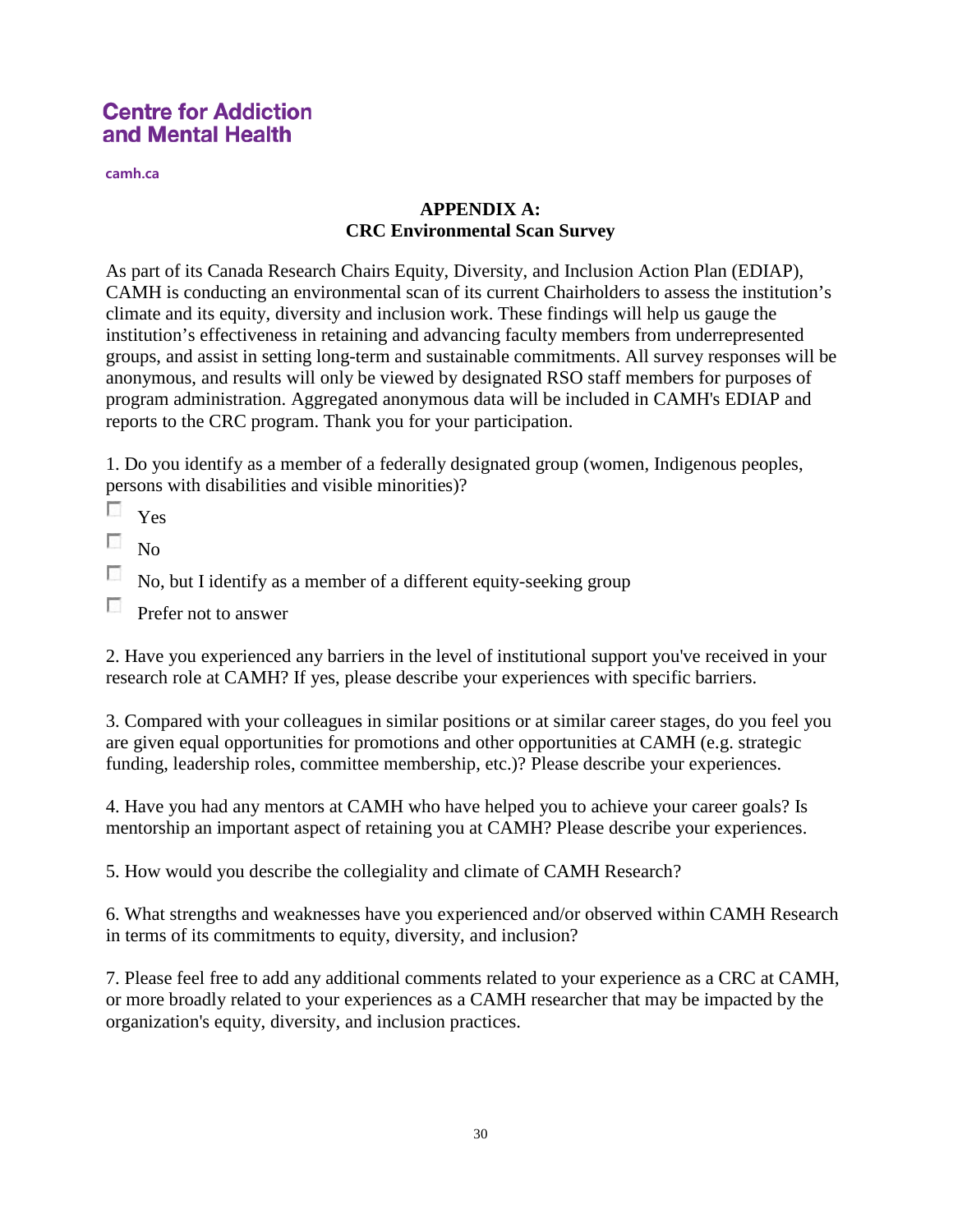**camh.ca**

## **APPENDIX B: CANADA RESEARCH CHAIRS (CRC) INTERNAL SELECTION SELF-IDENTIFICATION FORM**

#### **PURPOSE**

The Canada Research Chairs Program (CRCP) requires institutions to collect self-identification data from all applicants, following the program's best practices. This data is important to CAMH's ability to ensure that researchers from diverse groups are able to benefit from participation in the program. All applicants to this CRC opportunity are required to complete the Research Services Office (RSO) self-identification survey. Applicants are encouraged to self-identify in any of the groups where applicable. While completion of the survey is required, providing answers to the individual survey questions is voluntary, and applicants can log a response indicating that they decline to answer any question. Applicants who have not completed the survey will not be considered for this CRC opportunity.

### **CONFIDENTIALITY**

Any information collected will be confidential and cannot be accessed by search committees or human resources staff, and will not be linked to personnel data. Aggregated and anonymized data regarding the applicant pool will be reported only to the chair of the selection committee, the committee's equity advisor, a small number of RSO staff members, and the CRCP for purposes of program administration and to meet reporting requirements. Data collected via this form will be used solely for the purposes of this competition and may not be accessed or used for any other purpose.

#### **SCOPE**

The questions in this form are consistent with those used by the CRCP and use wording found in the federal [Employment Equity Act.](https://laws-lois.justice.gc.ca/eng/acts/e-5.401/) CRCs at CAMH are open to all eligible candidates, including members of the federally designated groups (women, Indigenous peoples, persons with disabilities, and members of a visible minority group) in addition to members of other equity-seeking groups. CAMH's diversity policy uses a broader definition of diversity which includes diversity of language, country of origin, sexual orientation, gender identity, faith and so forth, which are not reflected in the federal survey categories.

#### **SUBMITTING YOUR FORM**

By submitting this self-identification information, you are confirming that you have read and understood this notice, and consent to provide your self-identification information for the purposes of this application. To submit the form via email, please send the completed scanned form to [grants.awards@camh.ca.](mailto:grants.awards@camh.ca) To submit a hard copy, enclose the completed form in a signed, sealed envelope and send to:

Tara McDonald, Manager, Grants & Awards Research Services Office, T115 33 Russell St., Toronto, ON M5S 2S1

#### **QUESTIONS**

Please contact Tara McDonald, Manager, Grants & Awards [\(tara.mcdonald@camh.ca\)](mailto:tara.mcdonald@camh.ca)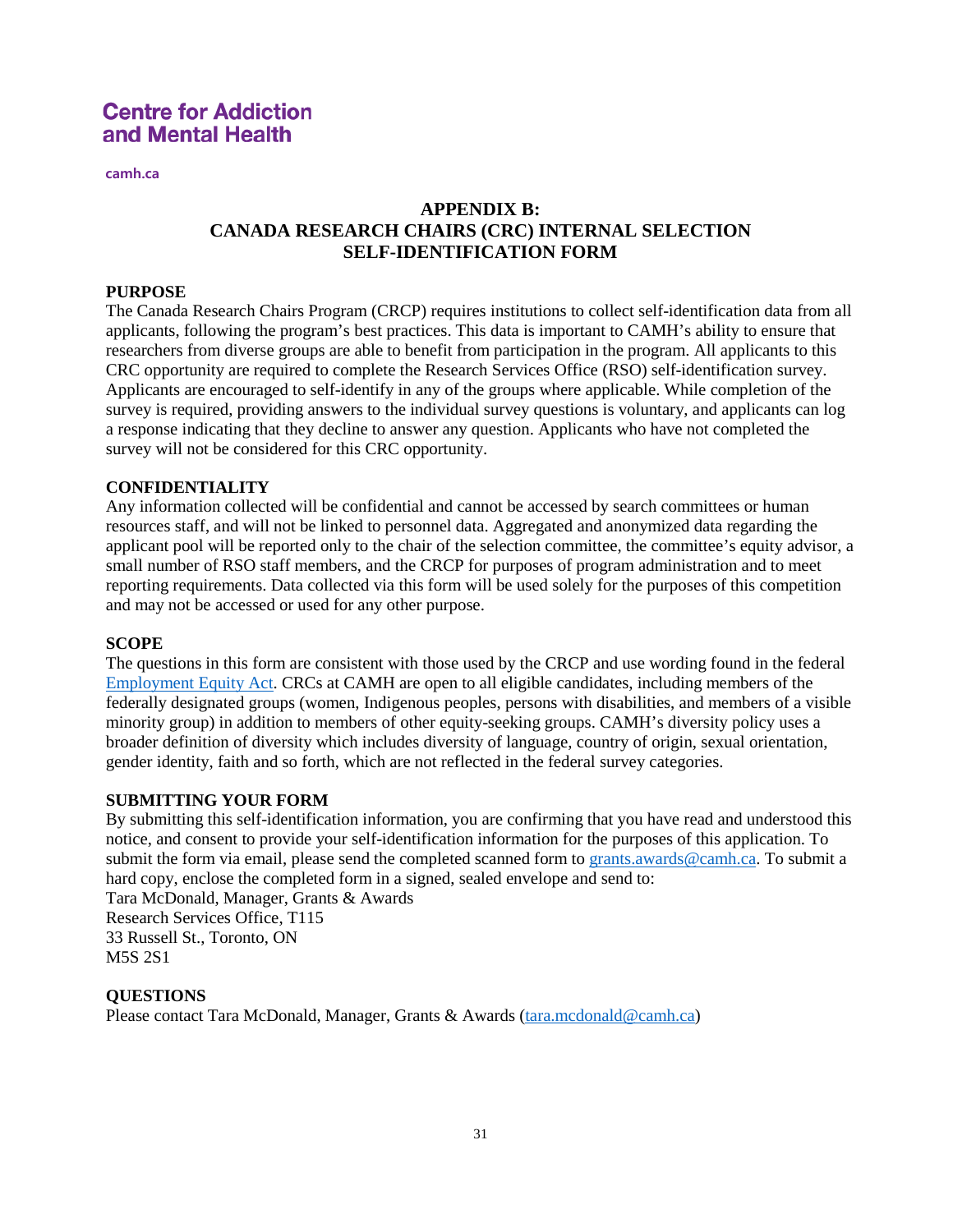**camh.ca**

### **Information**

Name:

#### **Gender**

Select the option you identify with:

 $\square$ Woman  $\Box$ Man ☐Gender-fluid, non-binary, and/or Two-Spirit  $\Box$  Other (specify): □Prefer not to answer

### **Indigenous Identity**

Do you identify as Indigenous; that is First Nations (North American Indian), Métis, or Inuit?

 $\Box$ Yes  $\square$ No □Prefer not to answer

If "Yes," select the options that you identify with:

☐First Nations ☐Métis  $\Box$ Inuit ☐Prefer not to answer

### **Disabilities**

*Note: A person with a disability is a person who has a long-term or recurring physical, mental, sensory, psychiatric, or learning impairment, and*

- *Who considers themselves to be disadvantaged in employment by reason of that impairment, or*
- *Who believes that an employer or potential employer is likely to consider them to be disadvantaged in employment by reason of that impairment; and*
- *Includes persons whose functional limitations owing to their impairment may have been accommodated in their current job or workplace.*